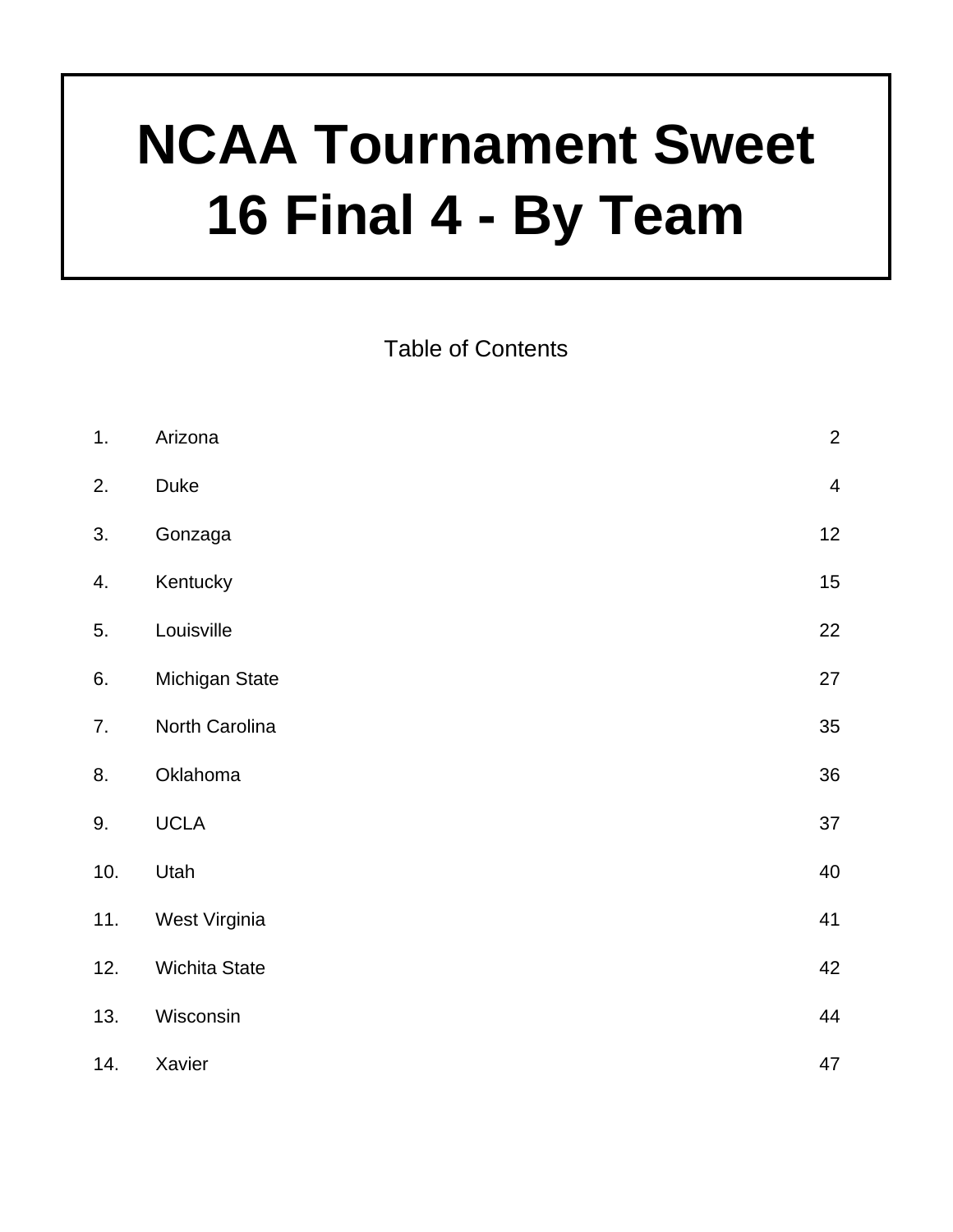#### Arizona



In Arizona's 1-3-1 offensive attack, 4 looks to high ball screen the top of the 1-3-1... As 1 comes across, 5 ducks-in.



As X1 fights over (or under) high ball screen, 4 immediately continues his route to screen the back side of the zone-getting 2 open.



FastModel Basketball Arizona 1-3-1 Zone Attack Baseline Runner

As 1 changes sides with the dribble, 2 runs the baseline. As 2 has his head under the rim-3 goes and screens the bottom of the zone, 5 cuts across. Key detail: 4 does great job sealing X5 at the elbow-creating passing lane for 1.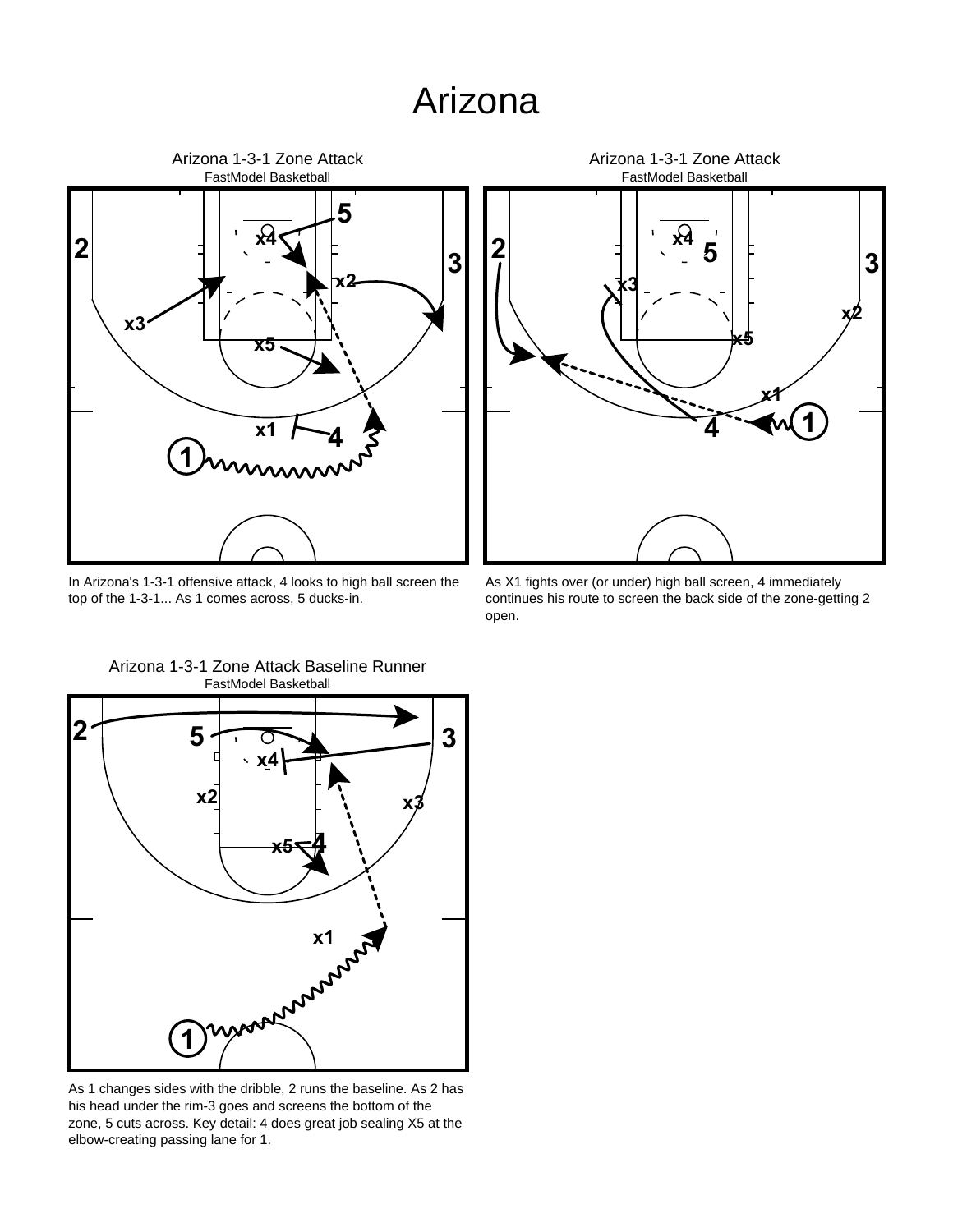#### Arizona



 sets pin down for 3 and seals for post up. 2 clears to strong side corner. 4 sets flare screen for 1.



 sets side P/R for 3 and rolls to block. 3 DHO with 1, 5 chases for second side P/R.



ducks in, 5 rolls, 3 replaces (Short P/R action).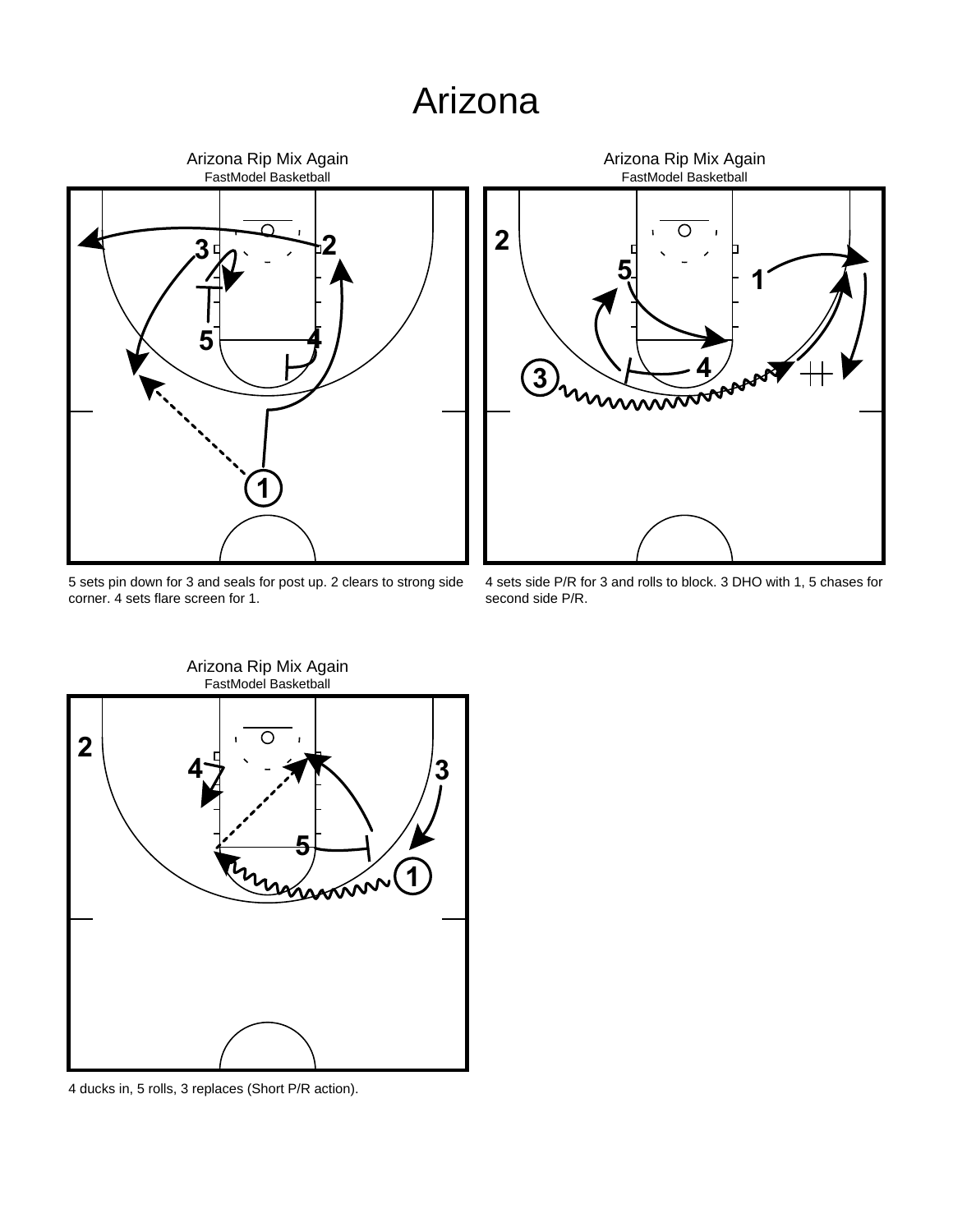

passes to 4 trailing the play.



cuts around 5 to the opposite corner.

passes to 2.





After 4 sets the down-screen, he clears to the opposite corner.

moves into the lane.



passes to 5 in the post or the short corner.

With the lane open, 4 cuts to the rim looking for the pass from 5.



passes to 1 on the left wing then clears out to the right side.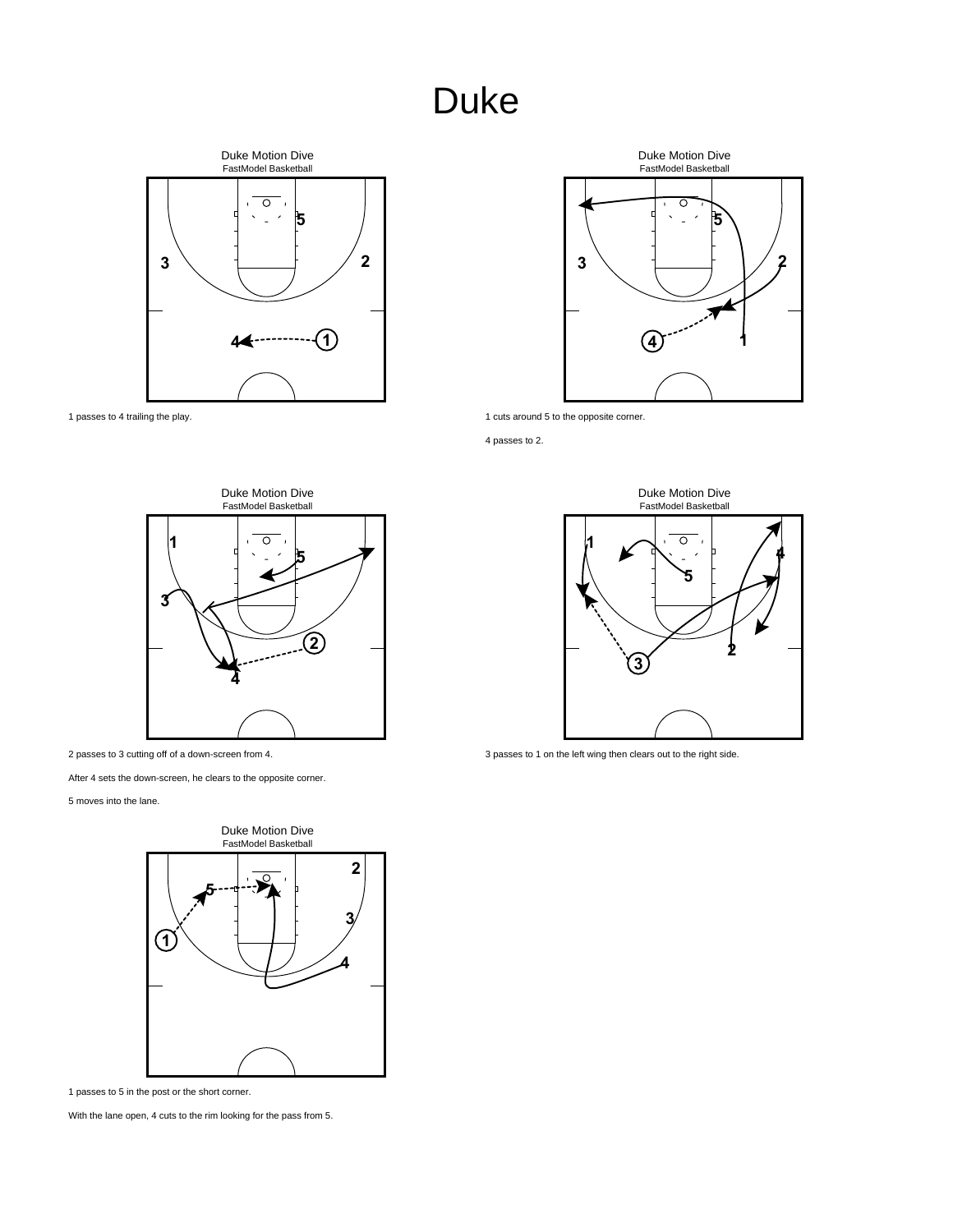

 dribbles to the right wing pushing 2 towards the free-throw line off of a screen from 4.



1's first option is to look at 5 posting up inside.

If 5 or 2 are not open, 2 makes a back-cut off of a screen from 4 at the top of the key.

looks to make the lob pass to 2.



If 2 isn't open, 1 passes to 4 stepping to the ball.



dribbles to the left looking to give 3 the ball on a dribble hand-off.

stops behind the hand-off looking to shoot.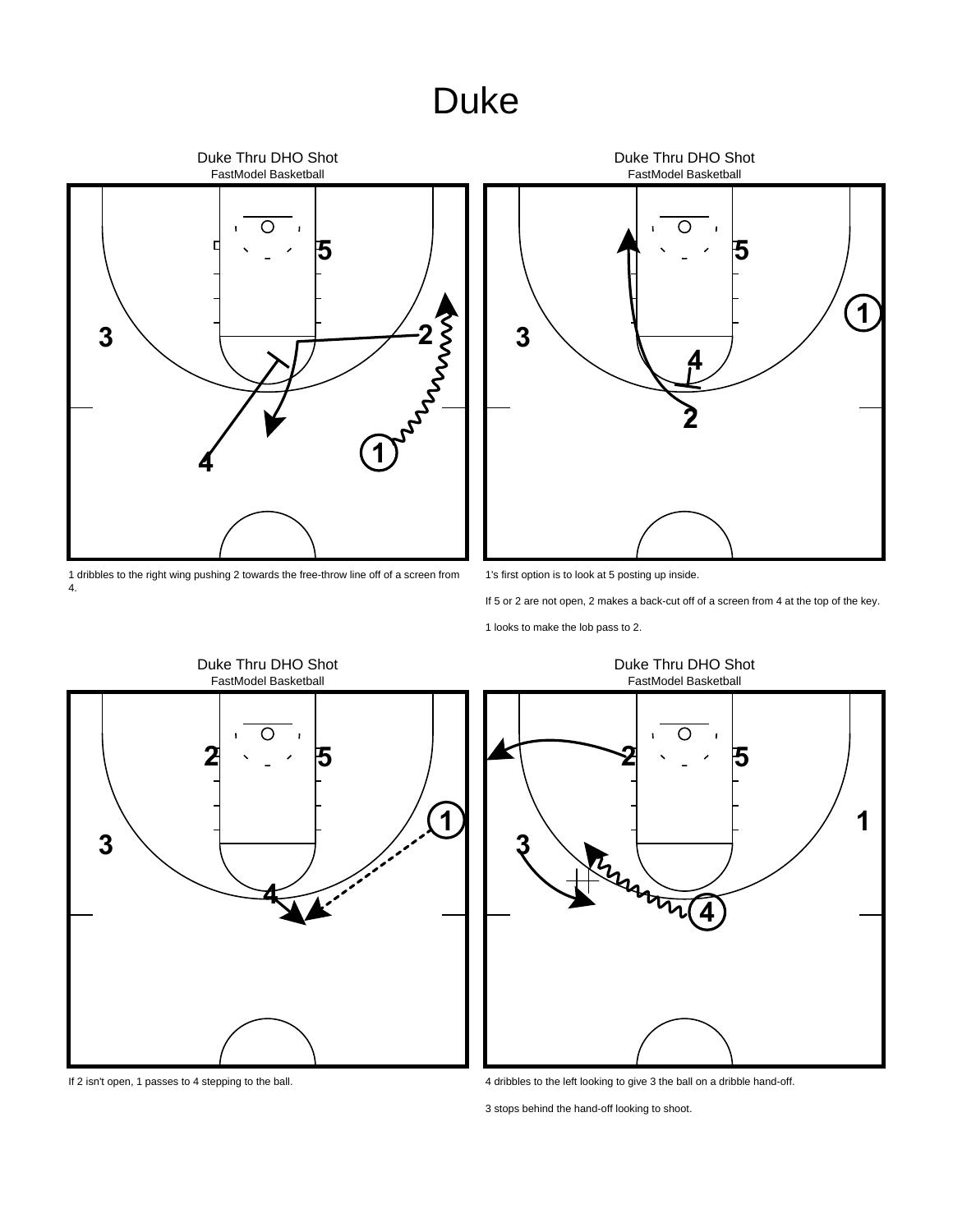

dribbles to the left as 3 sets a down-screen for 4 in the corner.

- curls around the screen into the lane.
- pops out to the wing.

passes to 3.



FastModel Basketball Duke Okafor ISO (Thumbs Down)

If x3 and x5 double team 5, he looks to pass out to one of the players on the perimeter for an open shot.



If 4 isn't open on the curl, he continues his cut to set a cross-screen for 5 on the right block.

cuts to the ball-side post looking for the pass from 3.

After setting the screen, 4 clears out to the perimeter.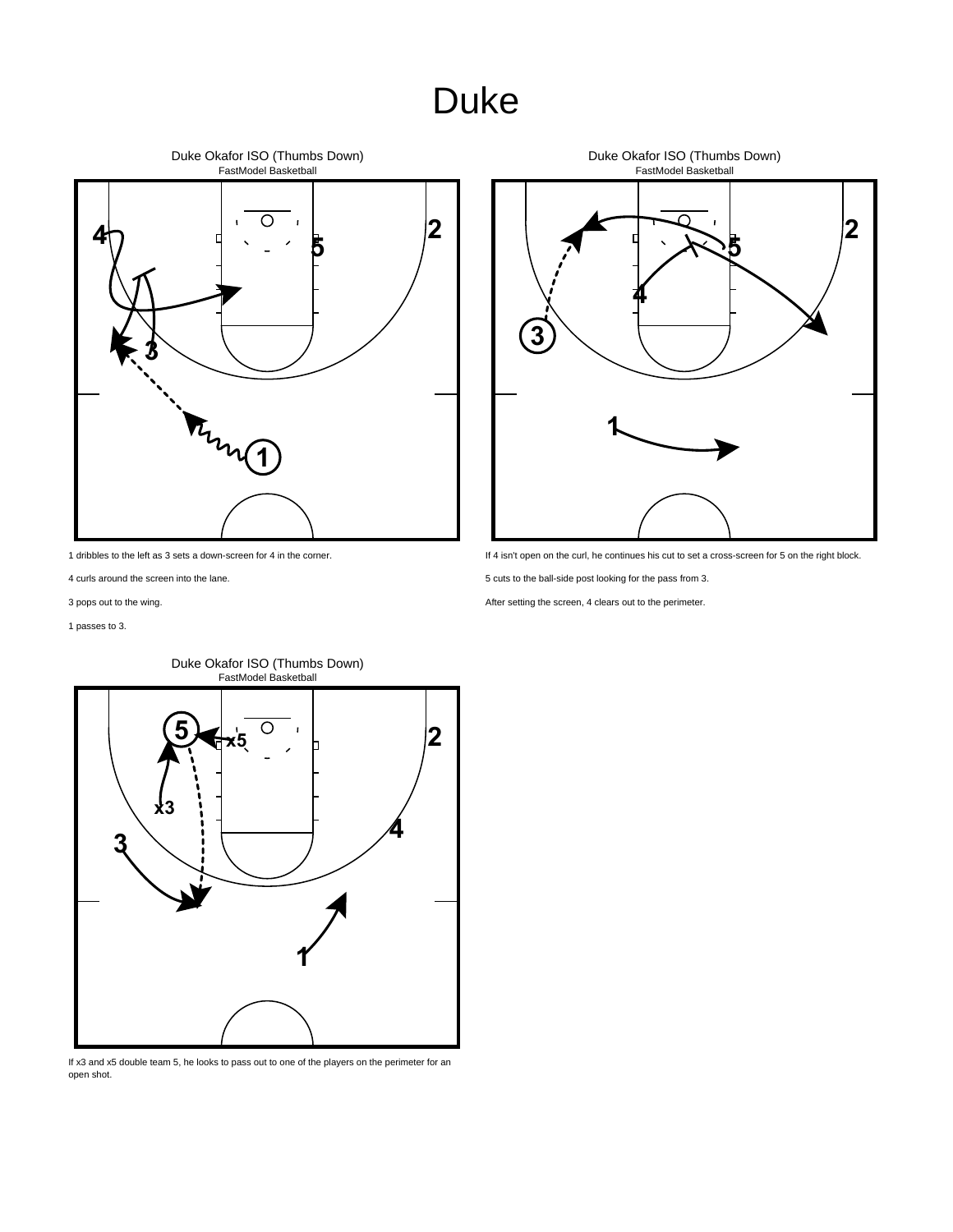



5 rolls and looks for post seal. 4 sets ballscreen and pops. 3 looks for duck-in or drive to rim with x5 sealed.



1 passes to 4 at the high post.

5 sets cross for 4 into Side P/R with 3.



1 cuts around 4 looking for a possible hand-off.

While this is happening, 3 moves into the lane as if he is cutting across the floor.

Once 3 gets to the rim, he looks to post up his defender for a hi/lo pass from the opposite elbow.

FastModel Basketball Duke Horns High Entry Hi/Lo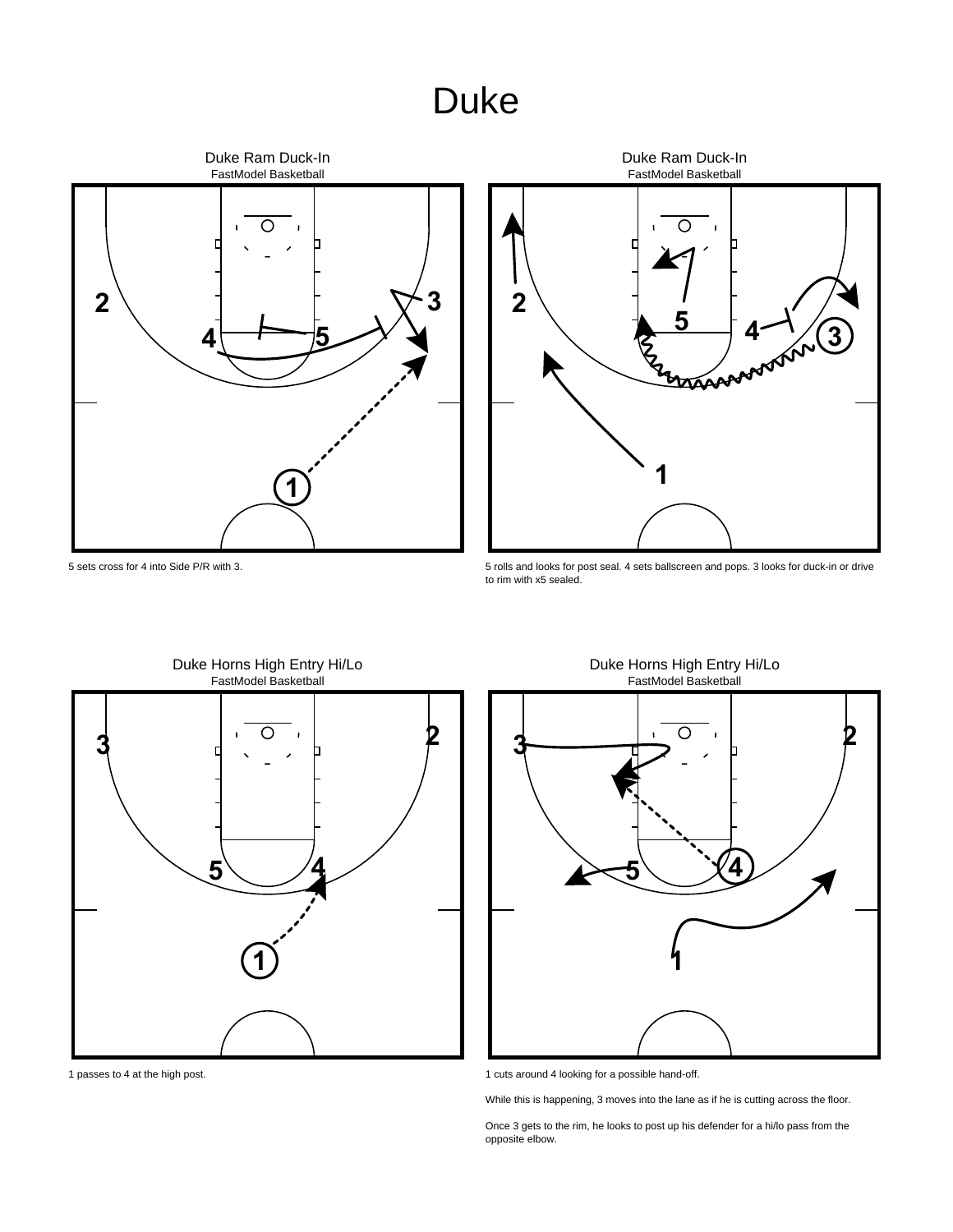

 enters to 5 and cuts over top for 2 man game option. 4 sets wide pin for 3. 2 makes baseline cut.



 goes into DHO with 3 coming off of screen. 4 sets 2nd screen for 2.





 gets baseline stagger from 4 and 5. Can read defense and come back off of screen from 4.

DHO with 1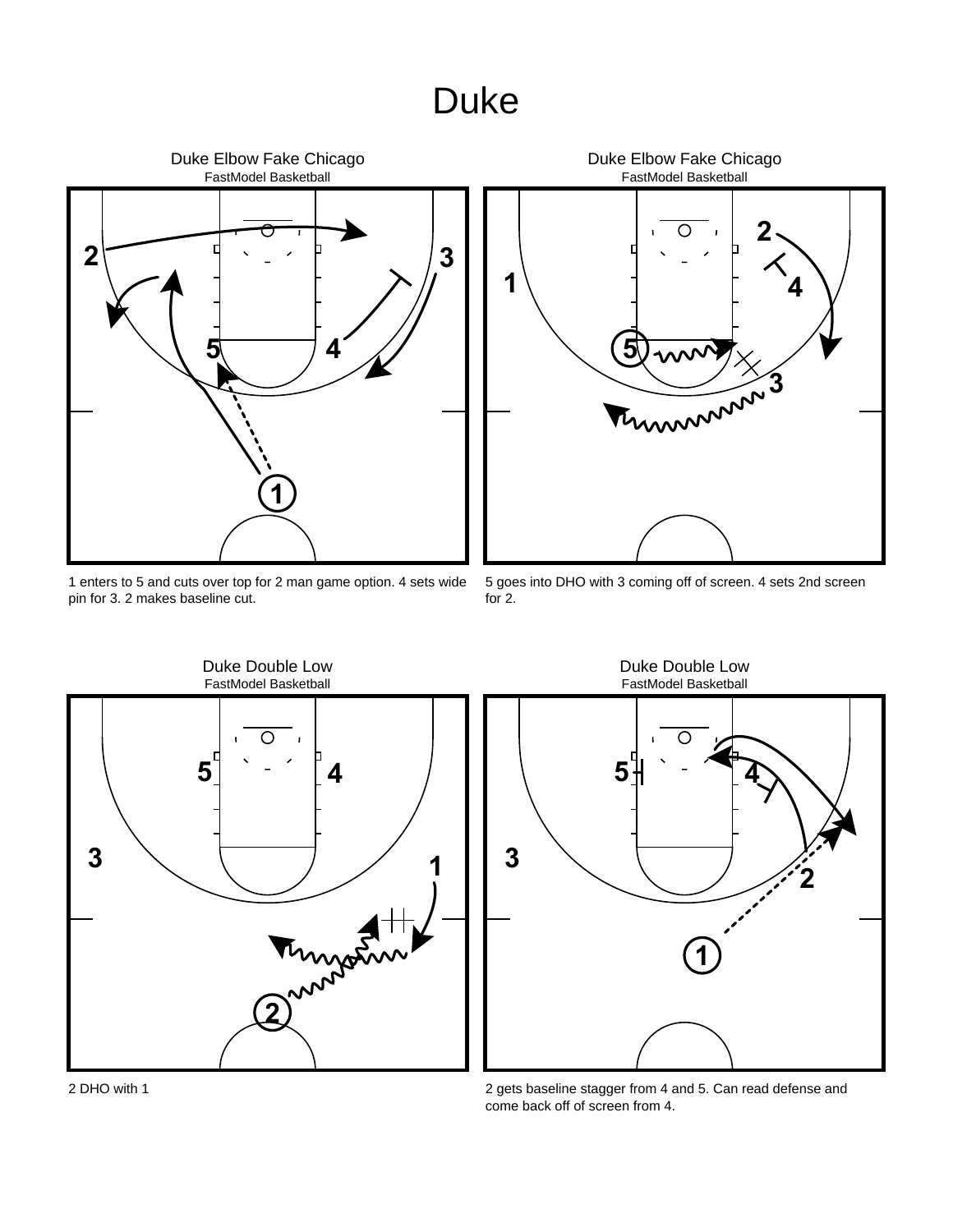

- 1 dribbles to the right wing and hands the ball off to 2.
- 2 dribbles back towards the middle of the floor.



2 reverses the ball to 3.

1 cuts around 5 and 4 to the opposite corner.

5 looks to seal x3 on the opposite side of the floor for a pass from 3.

Duke Zone Hi/Lo Runner



If 5 or 1 are not open, 3 looks to pass to 4 posting up inside.

FastModel Basketball Duke Zone Hi/Lo Runner



Once 4 has the ball, he can look to score, pass to 2 on the wing, or pass to 5 at the basket.

In this option, x3 steps out towards 2 leaving 5 wide open at the rim.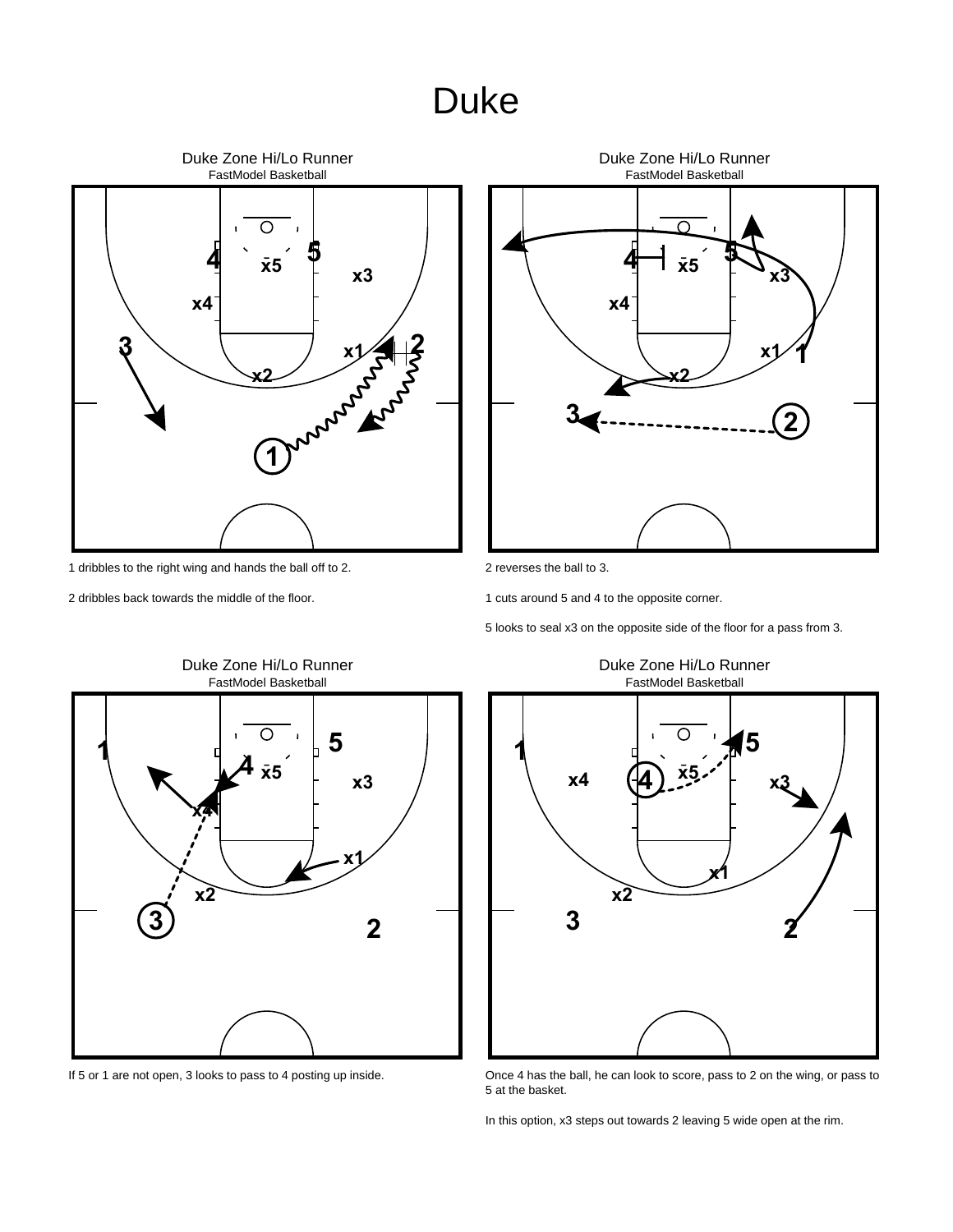

1 passes to 2 then moves over to the left side of the floor.



With 3 in the corner, x3 has to bump to the corner with x2 taking the ball on the wing.

3 cuts to the ball-side corner.

4 moves towards the top of the key.



FastModel Basketball Duke Zone Over the Top

2 passes to 4 at the top of the key forcing x1 to take the ball.

x4 now has to make a decision and either guard 5 at the basket or 1 on the perimeter.

In the game, 1 stays stuck near the lane line leaving an open passing lane over the top of the defense from 4 to 5.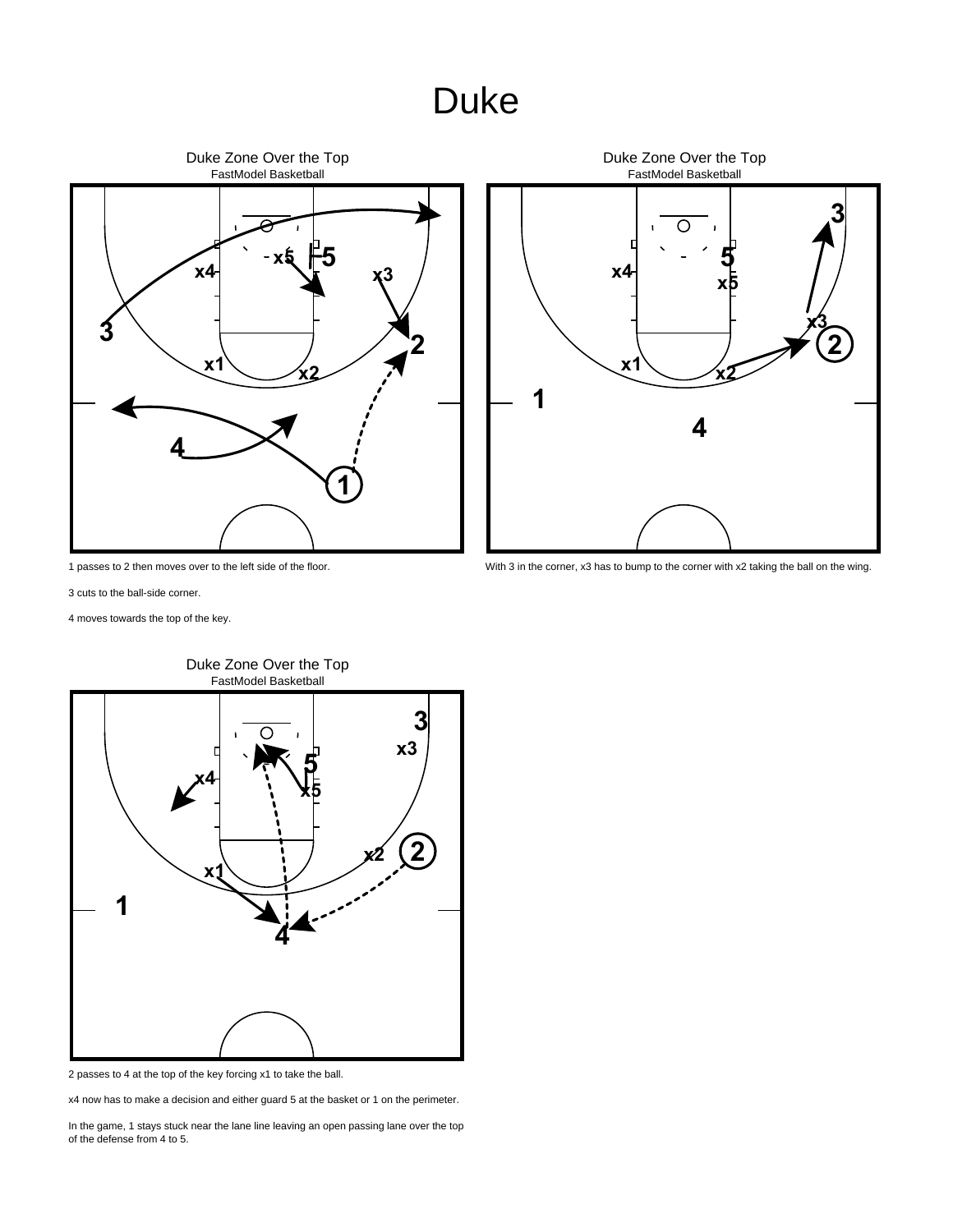

 and 3 move towards 4 and set a screen for 4 to choose which direction he wants to go.

fakes left then cuts to the block off of 3's screen.



 executes a DHO with 2 and cuts through. 4 sets a pindown screen for 3, 2 passes to 3.



screens for 3 who cuts to the wing.

passes to 3 for a shot.



 sets a backscren for 2 who cuts to the hoop and clears to the wing. Usually following his backscreen with a ballscreen, 5 cuts up to clear space, 1 curls off of down screen from 4.

# Duke ATO Chin Curl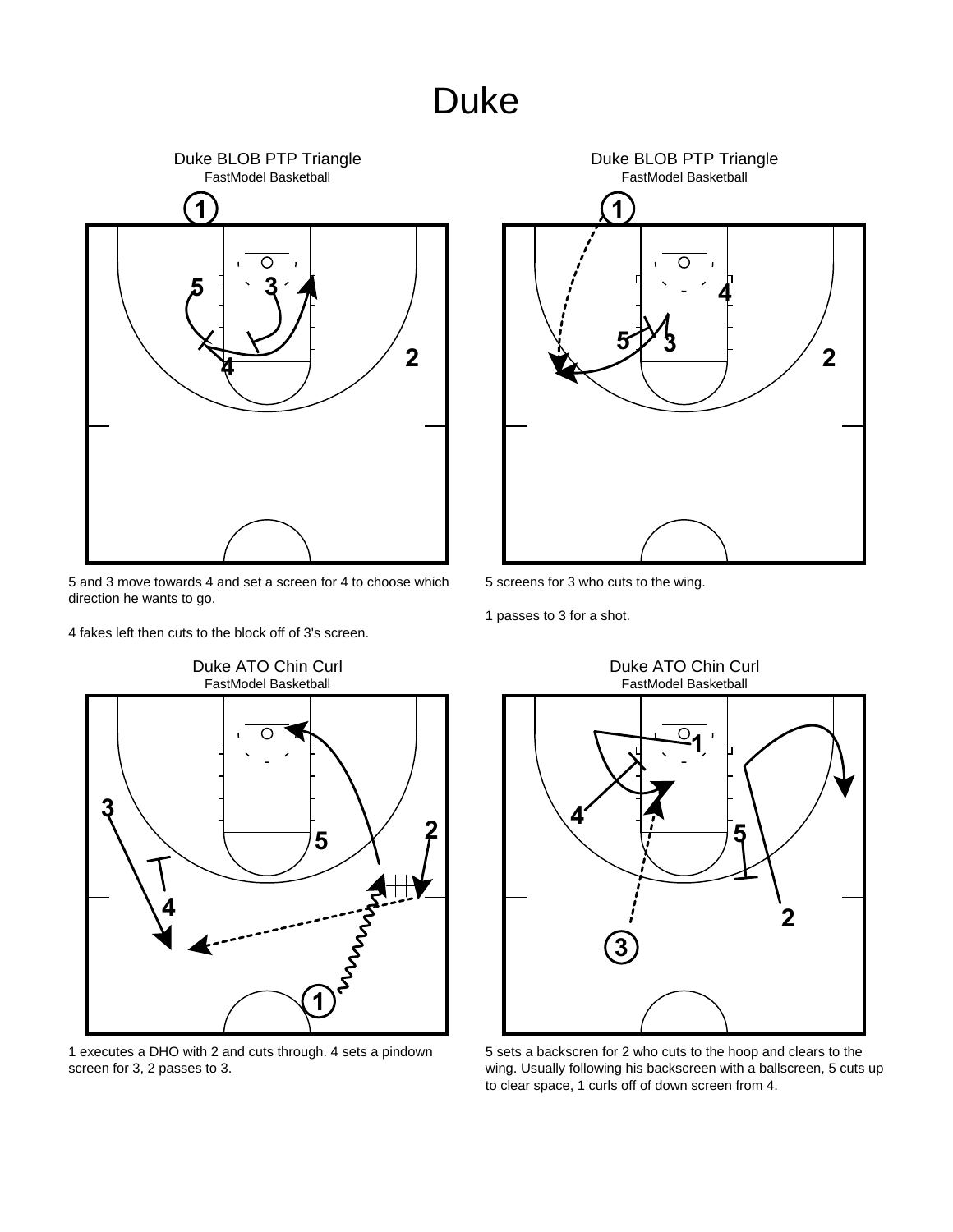#### Gonzaga



3 runs off stagger, zipper cutting to the high elbow. 1 passes to 3.



Here is a variation from Gonzaga... As 3 drives off high screen from 4, 5 is receiving a cross screen from 2.



3 is first screener, 2 is second screener.



After the high ball screen, 4 pops to the three point line... 4 can high low with 5, or he can drive the lane. 5 must seal aggressively for either option to work.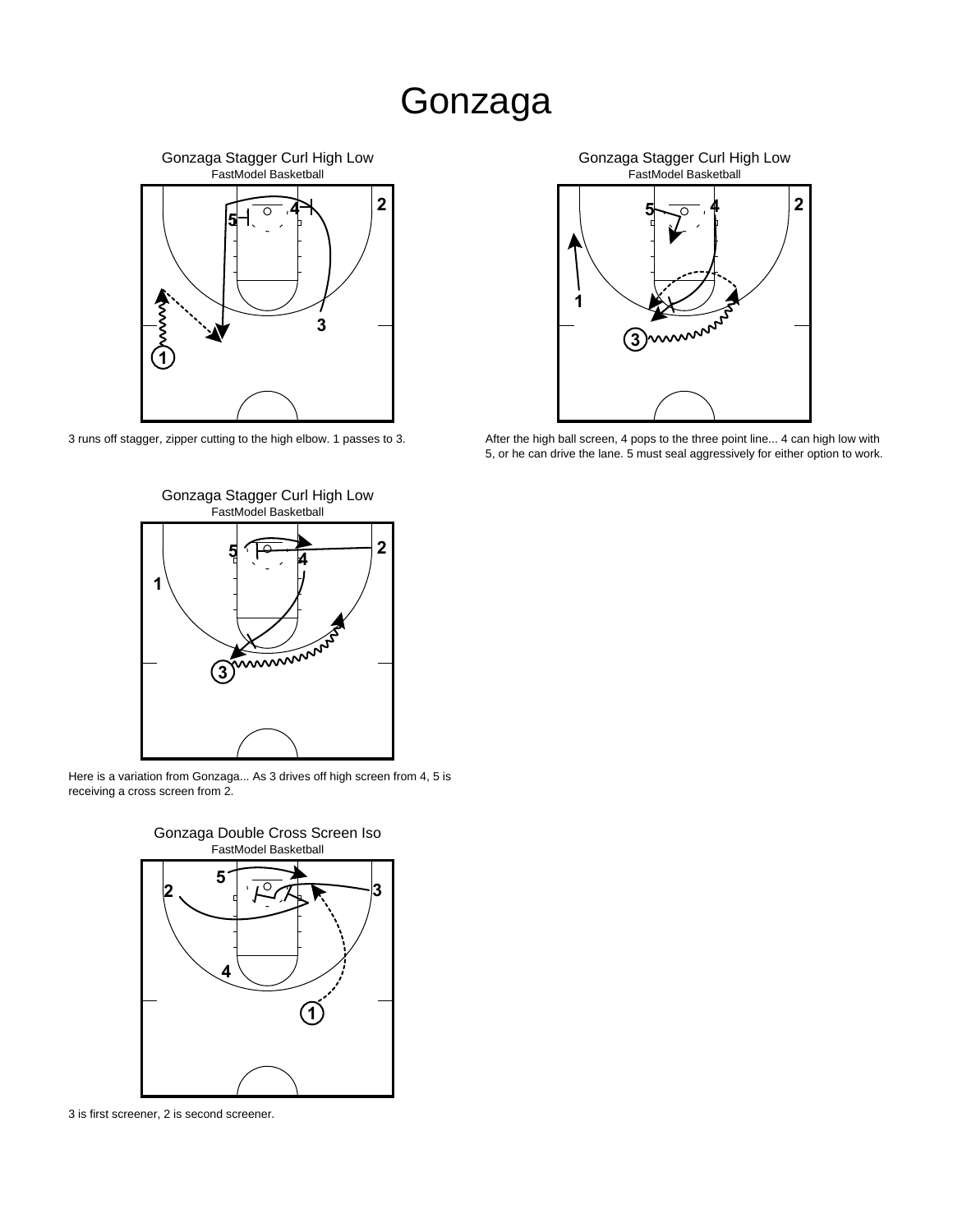# Gonzaga



Gonzaga gets into their offense in many ways, but most often they use rubs off of these arc screens to free up the wings for the point to wing entry.



After the pass to 2, 1 corner cuts opposite. 4 steps out and runs a side pick & roll with 2. 5 cuts to top of key area.



FastModel Basketball Pin Reverse Power



2 and 5 set double pin down for 3 for STS action.

3 sets rip screen for 4 to block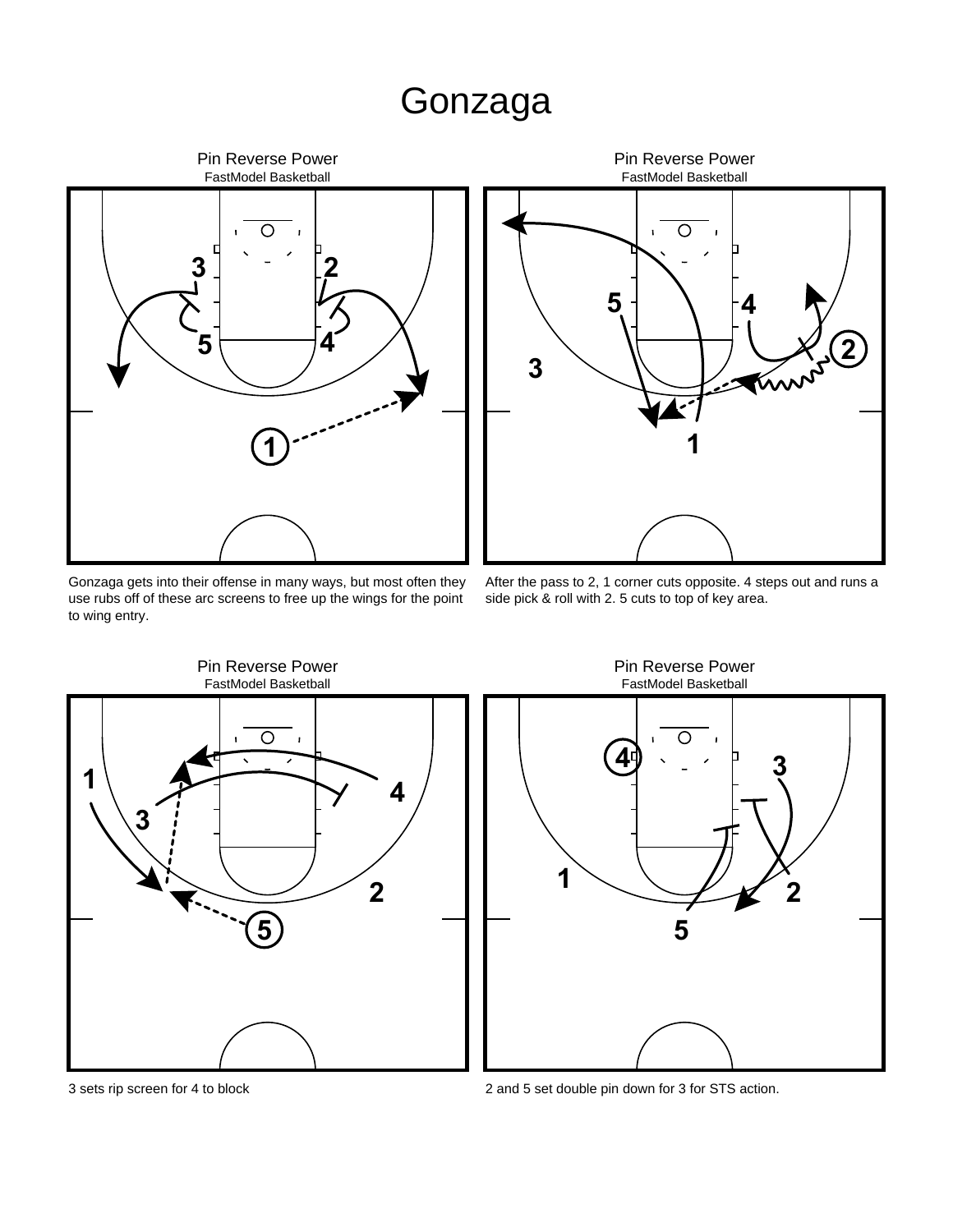# Gonzaga





 and 3 middle cut to the rim, then come off of opposite pin downs/ floppy action.



looks to seal after screen for post up.

sets zipper screen for 2.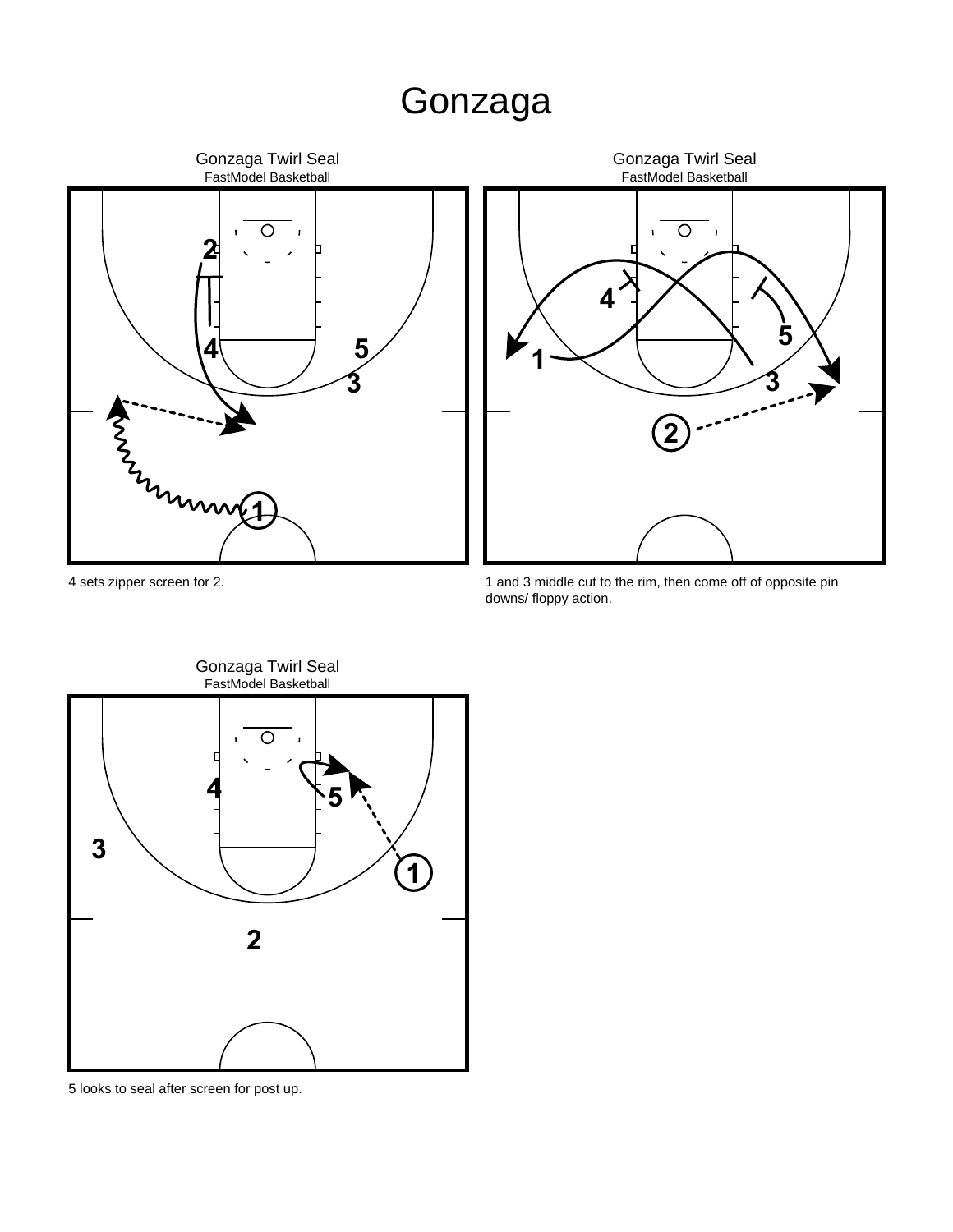



 sets cross screen to post up for 4. 5 down screens for 3 and slips to basket.

Kentucky 1-4 High Zipper



 dribbles to the right wing as 2 moves down to the low post then makes a zipper cut off of 4.

FastModel Basketball ◯  $\mathbf{M}_\mathbf{a}$ 

Once 2 has the ball, 5 steps up to set a ball-screen for 2.

drives left as 5 rolls to the basket and 4 replaces 5.

looks to shoot, pass to 5 on the roll, or hit 3 in the corner for a shot.

passes to 2.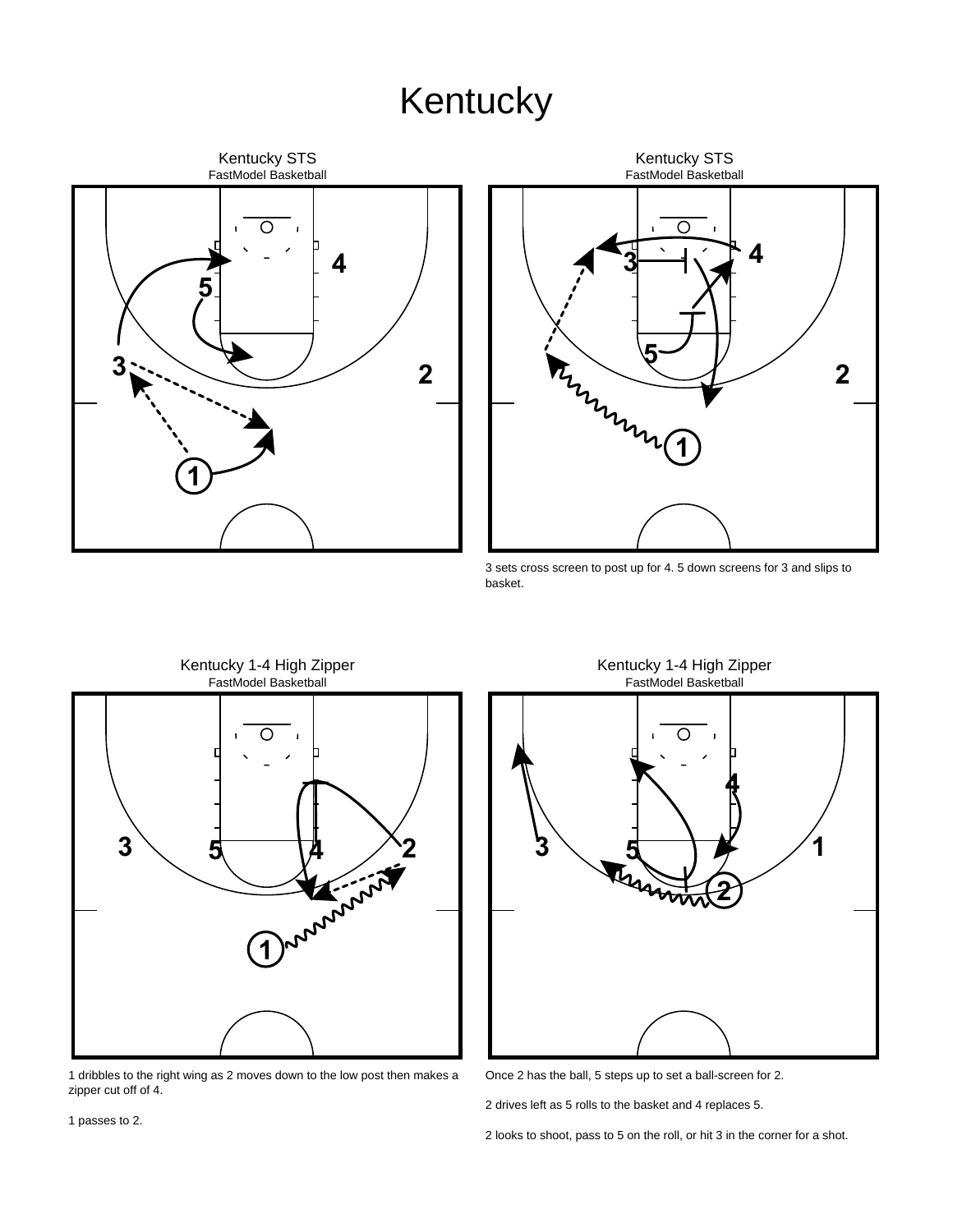

1 dribbles to the right wing as 2 moves into the lane to set a screen for 3.

3 cuts to the ball-side block looking for a pass from 1.

Kentucky 1-4 High PTP Double FastModel Basketball O **3 2 5 4 1**

If 3 isn't open, 1 looks to pass to 2 cutting off of a double screen from 5 and 4.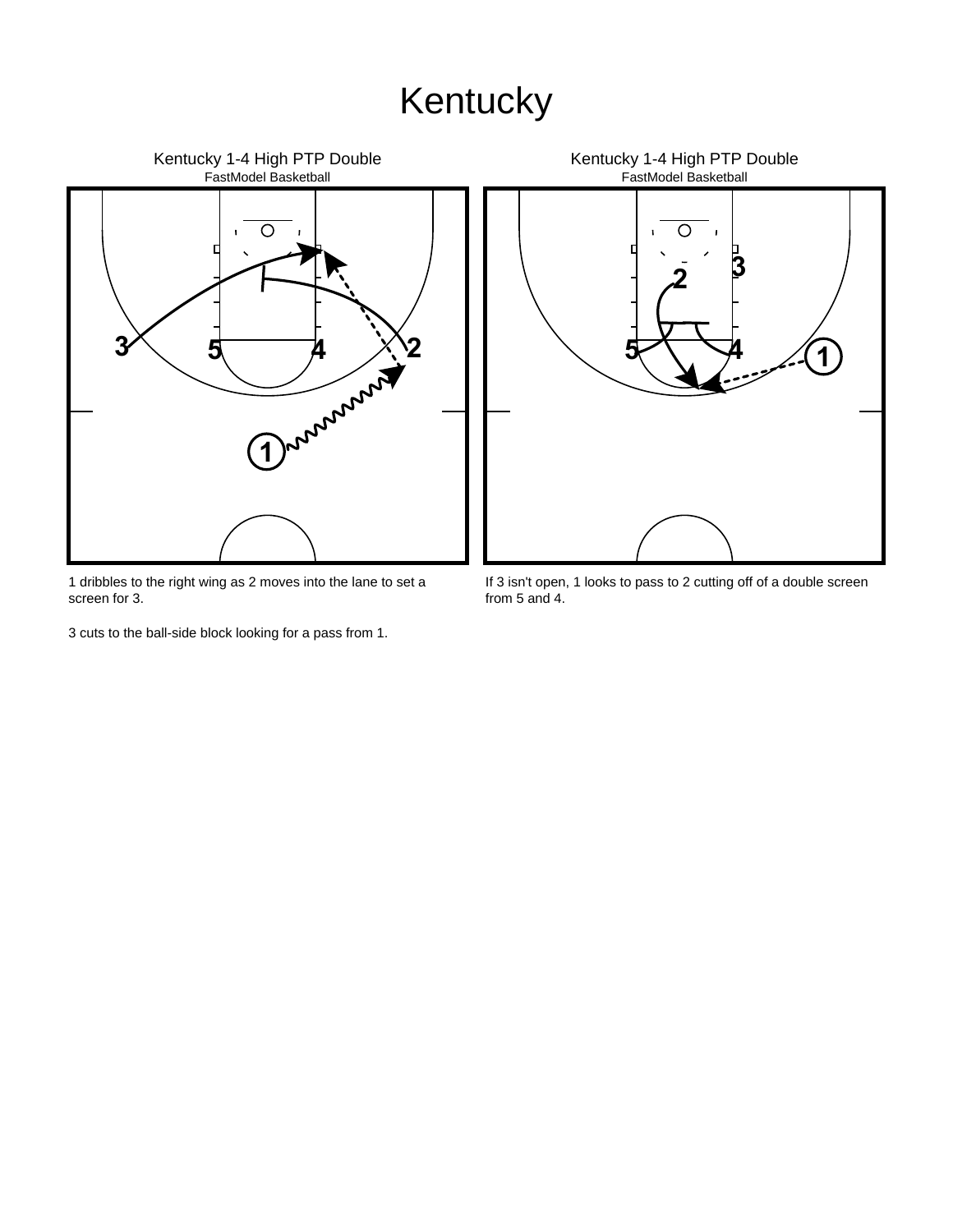Kentucky 1-4 High Point Through<br>FastModel Basketball  $\overline{\circ}$  **5 4 2** 

passes to 4 stepping out from the elbow.

then cuts into the lane and to the opposite block.

rubs off of the cut from 1 to the ball-side block.



passes to 1.

sets a screen for 4 who cuts to the basket.

looks to make the pass to 4 for a lay-up.



If 5 gets the ball with no shot, he dribbles right as 2 screens in for 3.

passes to 3 on the wing.

Kentucky 1-4 High Point Through<br>FastModel Basketball  $\overline{\circ}$  



If neither cut option is open, 4 passes to 3.



If 4 isn't open, 3 screens for 5 who curls around the screen for a shot.





passes to 5.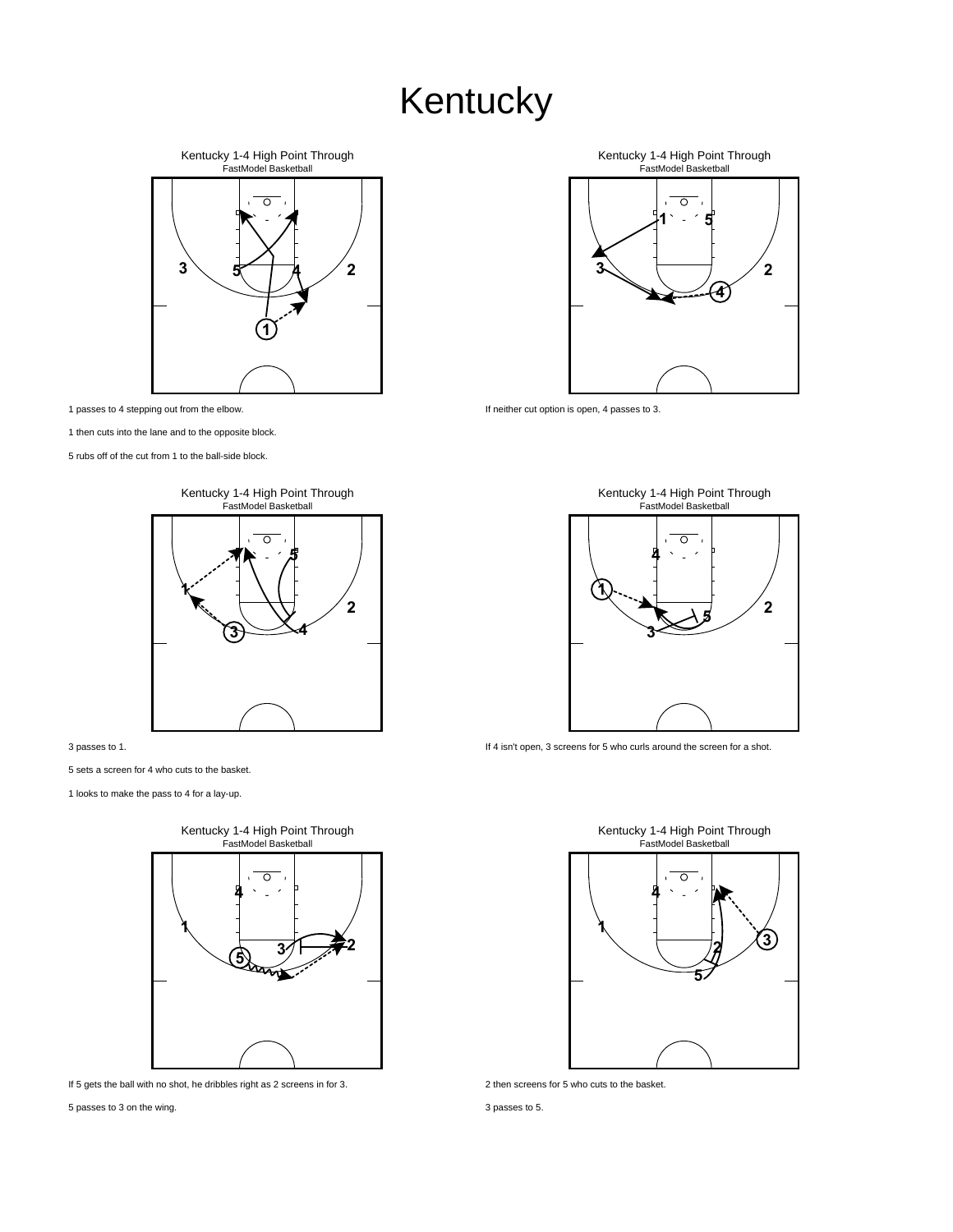



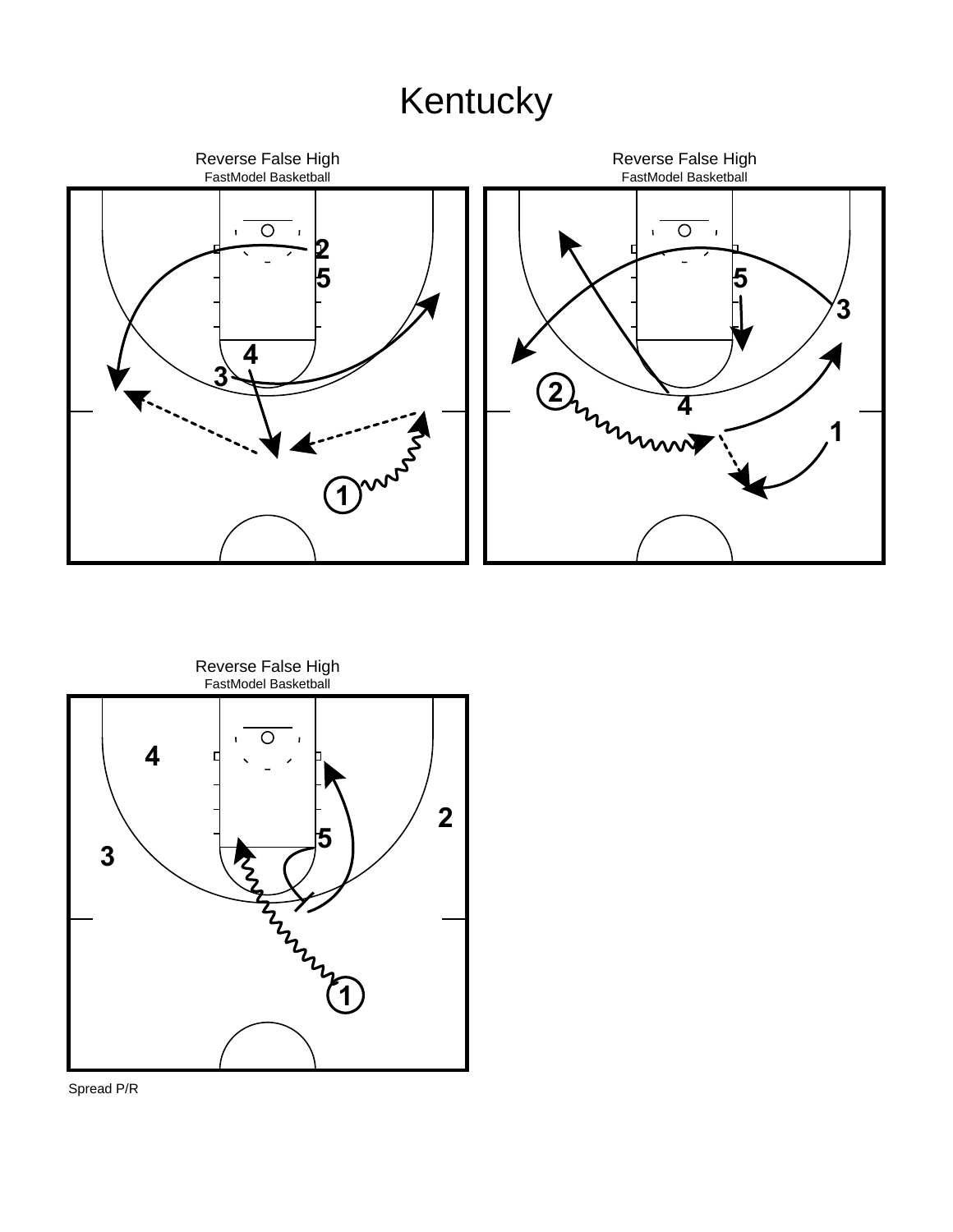

**5 1** Option 1: Rip for 4

FastModel Basketball Kentucky Wildcats 3

**2**

**4**

**3**

Play starts with 1 dribbling off ballscreen from 5, 3 clears. 5 pops at the top of the key, 1 passes to 5.



FastModel Basketball Kentucky Wildcats 3 **2 3 4 5 1**

Option 2: Baseline screen for 2

Option 3: 1 drives to the rim off of ballscreen from 5 as 3 clears.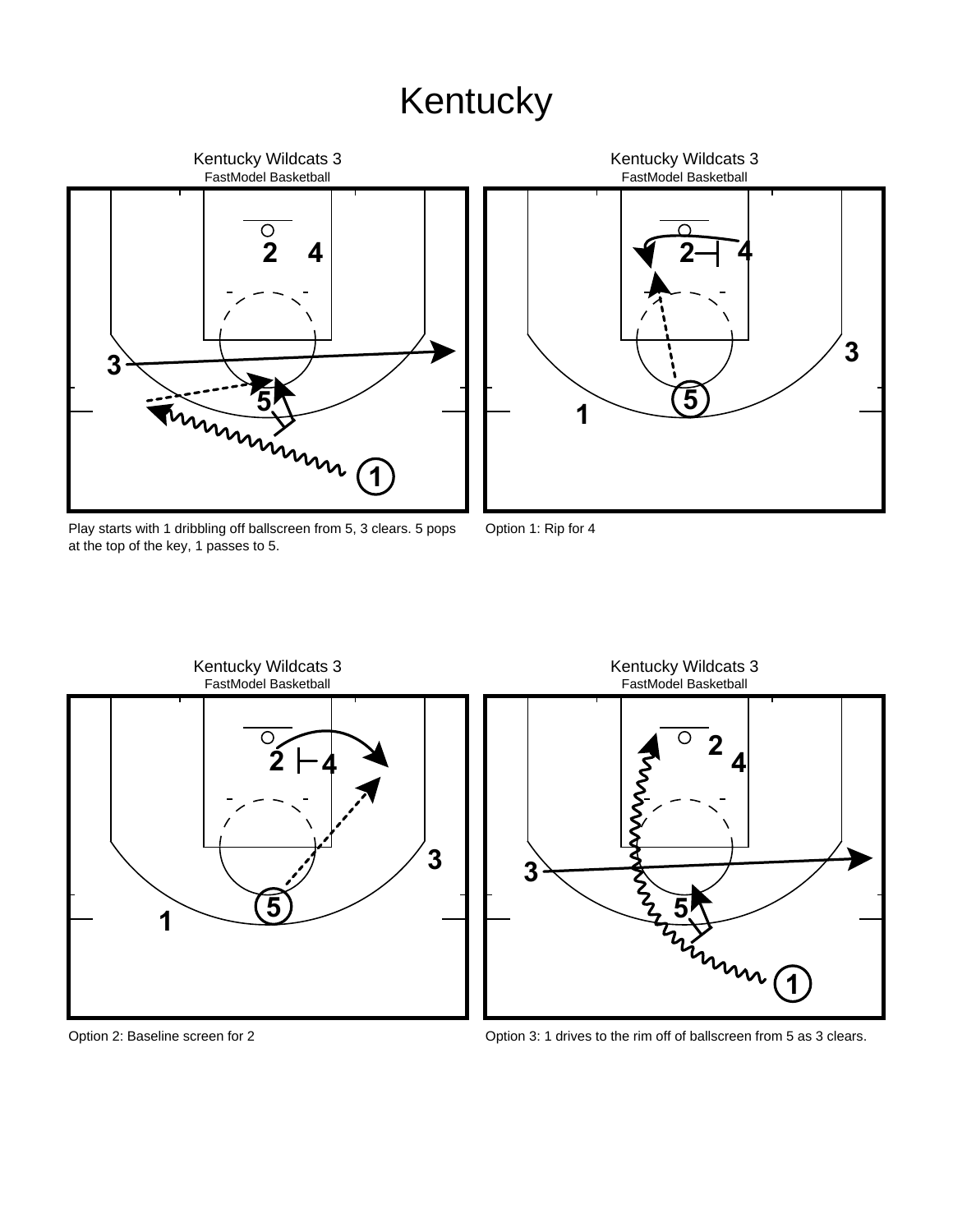

Starts off in a 1-4 High set and 3 clears to overload corner.



2 runs an Iverson cut off of 4 & 5. 1 passes to 4. First option is lob to 2.



If covered, 2 will seal his man in the post. 4 passes to 5 who passes to 2.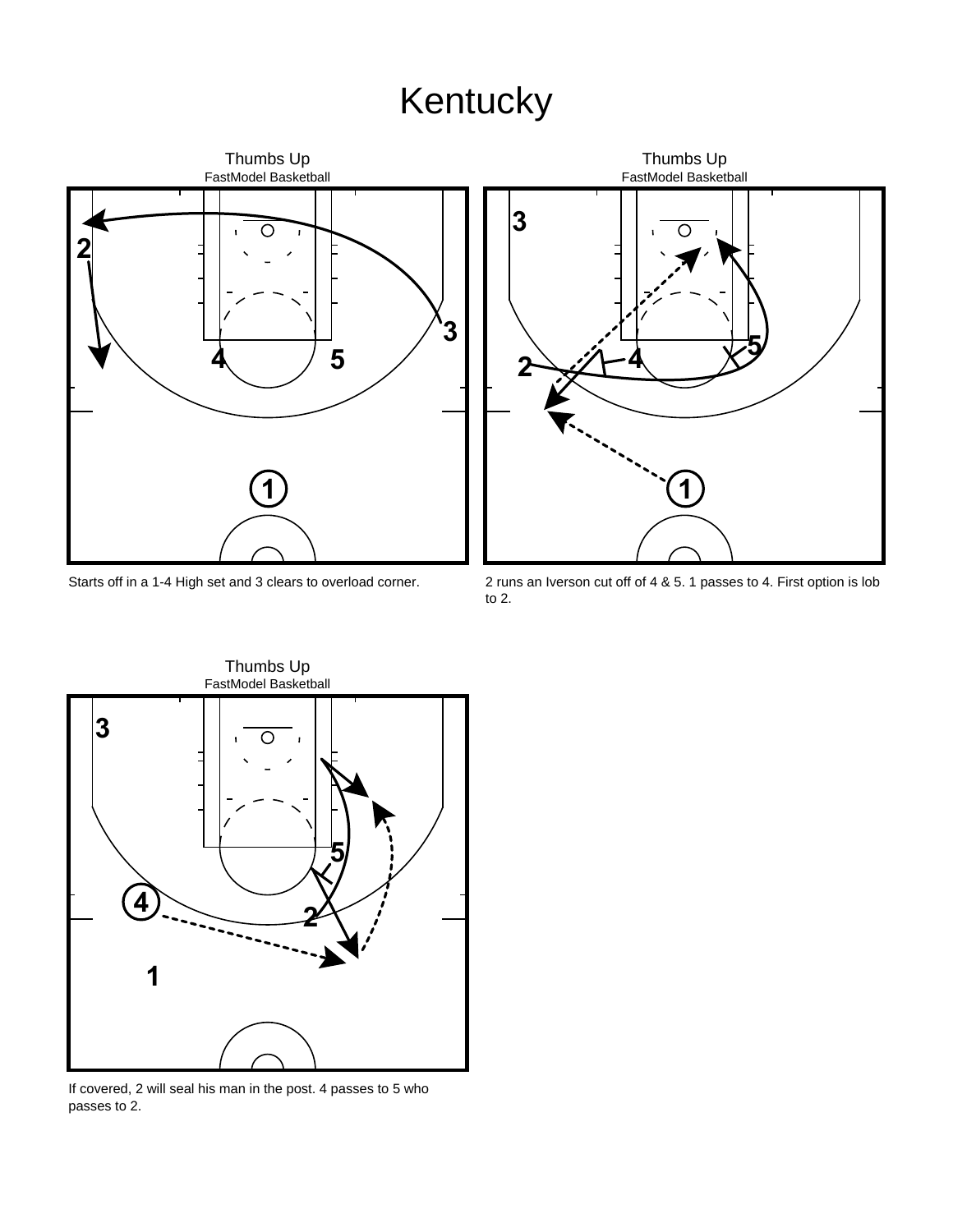

1 passes to 3. 5 sets a cross screen for 2, 2 sets a backscreen for 4.

This set is a counter out of the normal set they run where 4 sets a PNR for 1 and 2/5 screen for each other.



1 comes off a double screen from 4 & 3. 5 dives to the rim. 2 passes to 1.



3 sets a cross screen for 4 who looks to post up.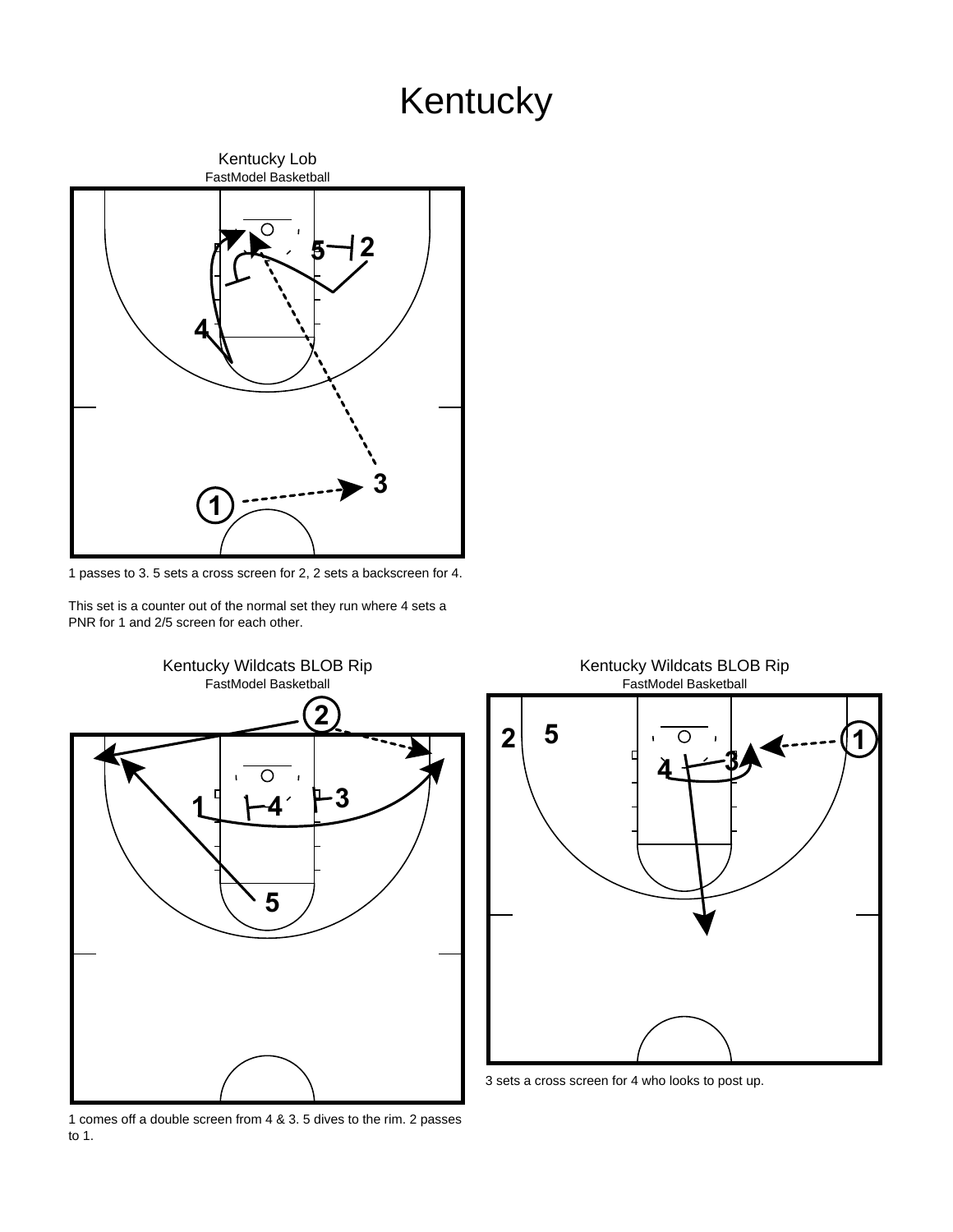

dribbles out 3 to block. 4 and 5 set double ballscreen for 1.



sets rip screen for 4. 5 pins 3 for STS action.



Double STS Stagger

and 5 set stagger for 2.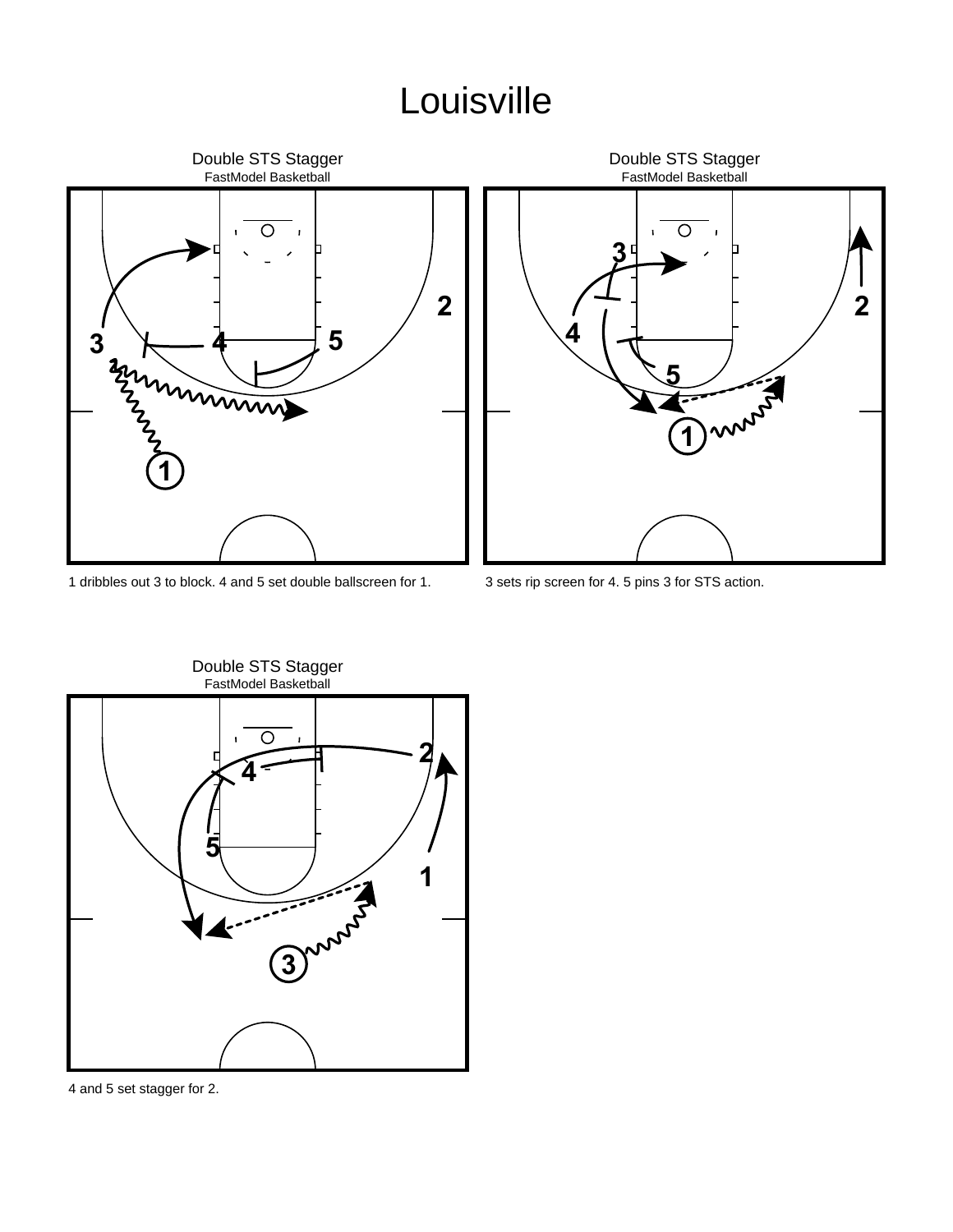



1 screens away for 3. 3 comes off screen and makes Iverson cut across 4 and 5 at FT line.



3 attacks baseline to draw defense. 2 sets up defender and cuts off flare screen from 5.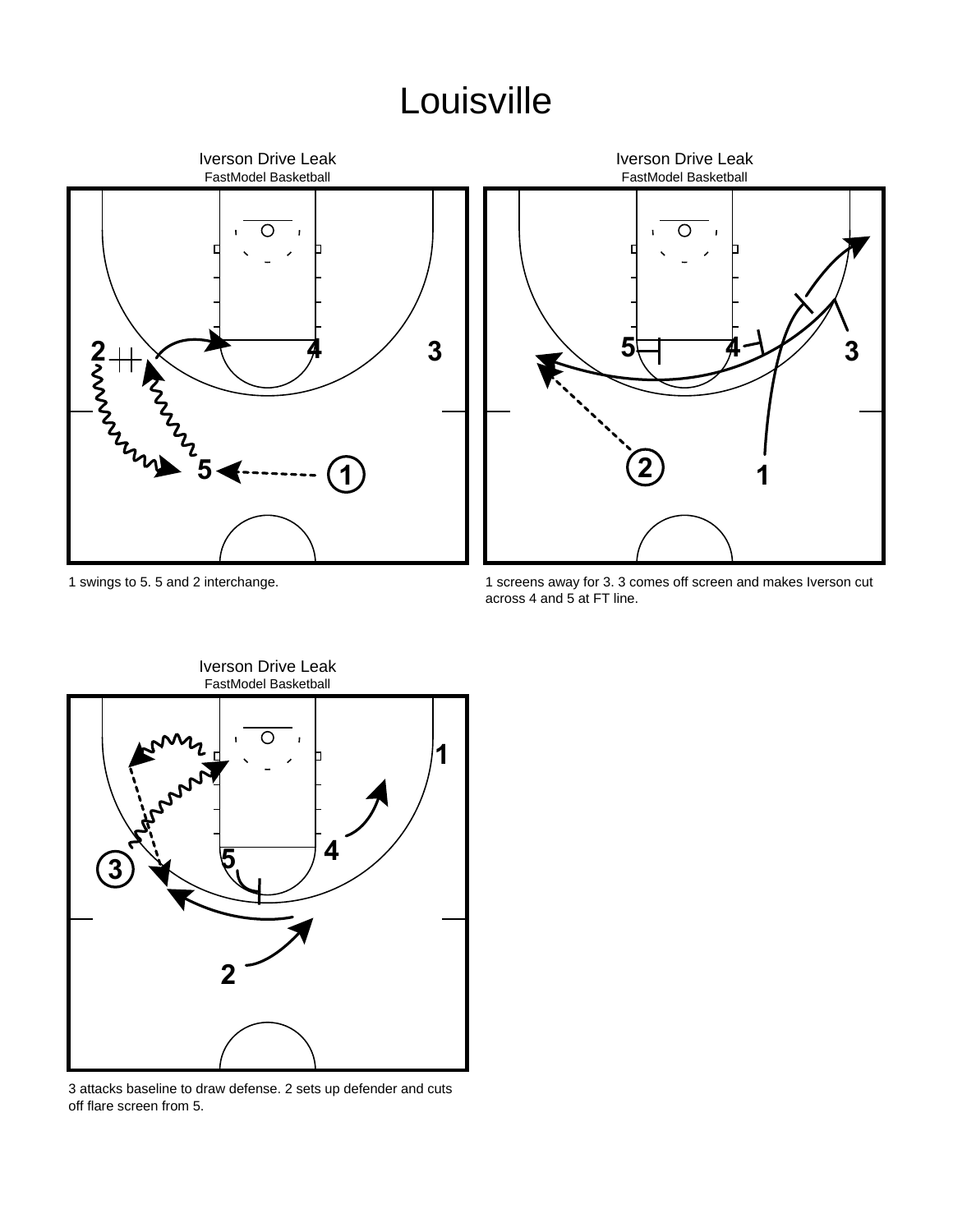Louisville Rip Chicago FastModel Basketball ∩ **3 2 5 4 1**

1 hits 4. 4 DHO with 3. 2 replaces for 1 and receives reversal pass.



2 cuts off of rip screen from 4 for lob look. If no lob, 2 clears to corner.



3 comes off of DHO looking to drive. 1 clears underneath basket and comes off stagger from 4 and 5.



3 cuts off of rip screen from 4 for lob look. 1 pops back high for pass from 2.



1 hits 4 at elbow and plays strong side split action. 5 pins away for 3. 4 DHO with 3.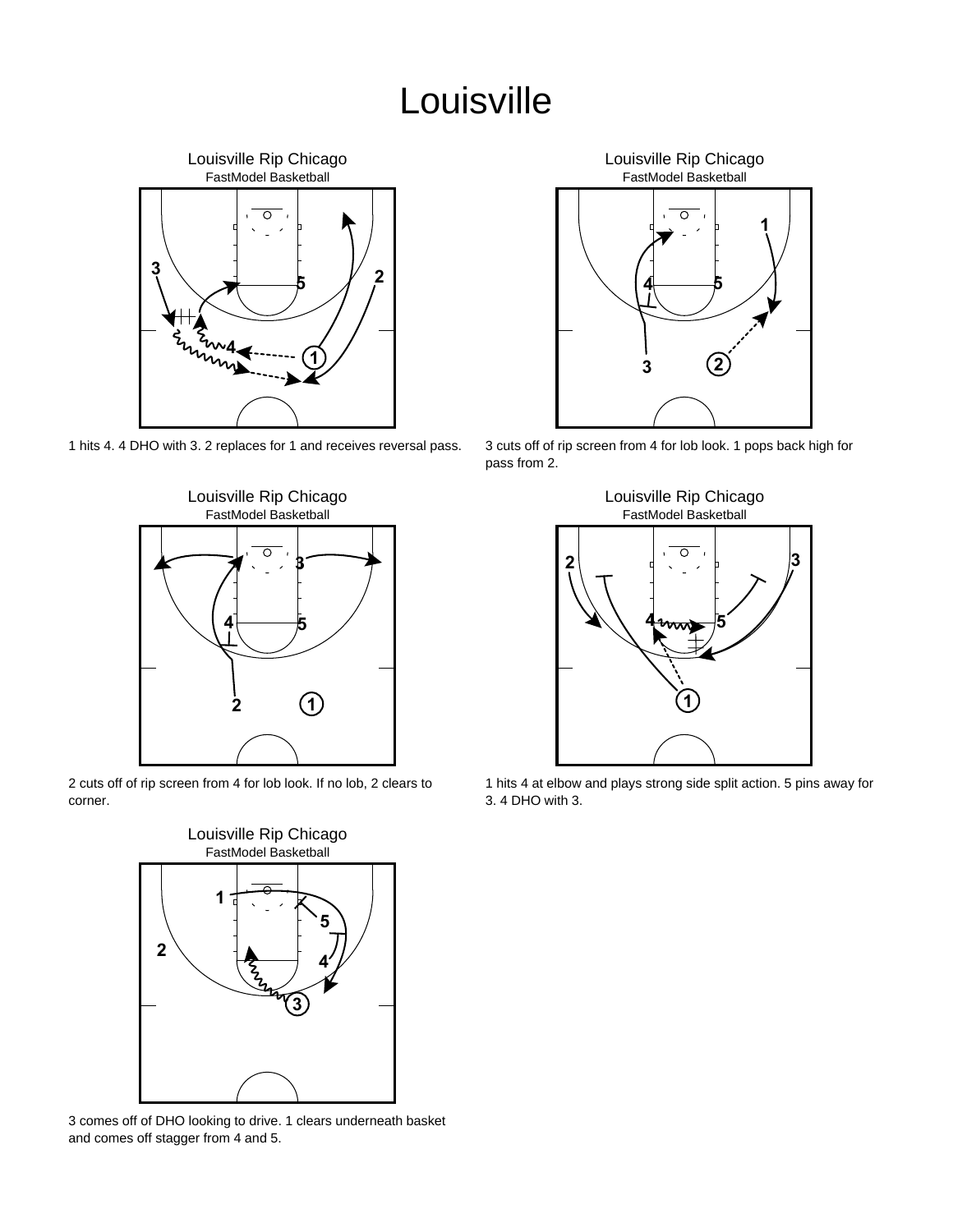

passes to 4 then cuts off of a back-screen from 5.

dribbles toward the wing and gives the ball to 3 on a dribble hand-off.

looks to make a lob pass to 1 for a lay-up.



If 1 isn't open, he steps out to the corner.

dribbles across the floor while 2 cuts off of 5 and 4 to the opposite wing.

passes to 2.



After passing to 2, 3 cuts off of 4 to the basket.

first looks to pass to 3.

If 3 isn't open, 2 dribbles off of a staggered ball-screen from 4 and 5.

rolls to the basket.

passes to 4 posting up.



If 4 isn't open, 2 turns and passes to 3 cutting off of a down screen from 5.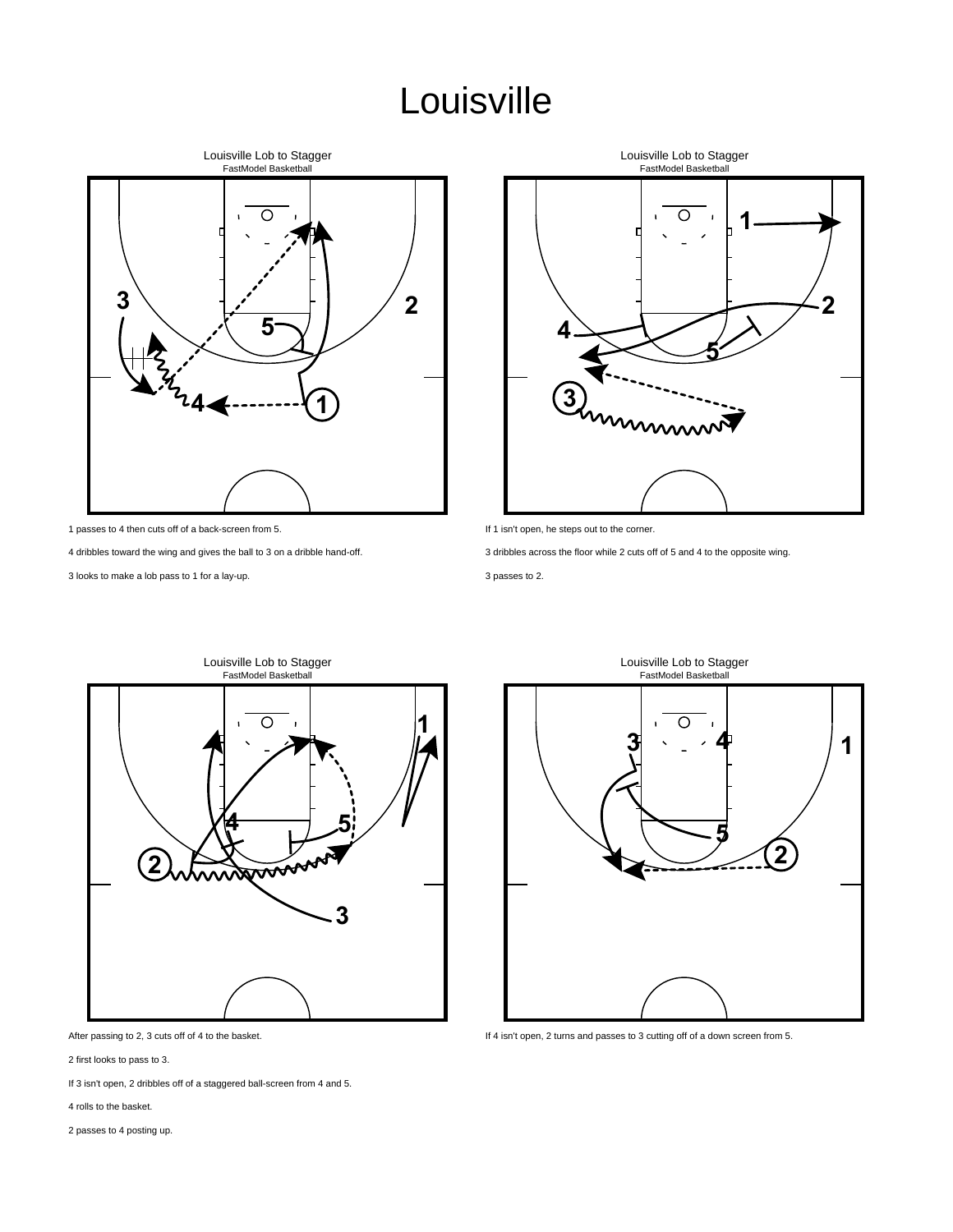

 hits 5 at elbow and cuts towards 2 for high split action. Defender trails so 1 slips to basket. 3 sets brush screen on 4 weakside for high post flash.



 pops for inbound pass. 5 screens away for 2. 1 sets rip screen for inbounder.

FastModel Basketball Louisville SLOB Chicago Stagger



gets stagger from 5 and 4. 2 looks to drive off of DHO, or hit 3.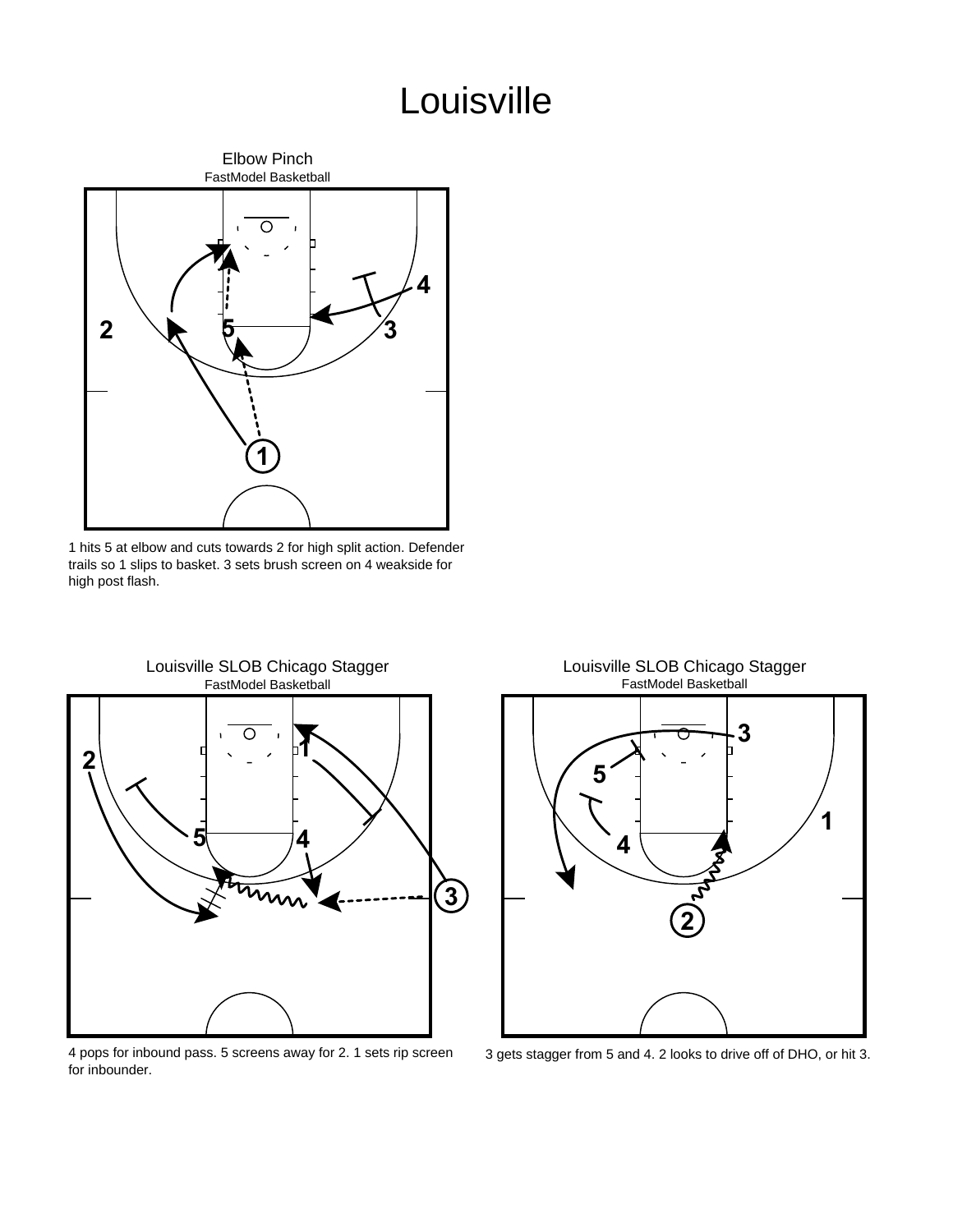

dribble handoffs with 2. 4 sets down screen for 3.



 runs off rip screen from 5. Has option to come off double screen, or back off single from 5.

 sets rip screen for 1, then pops out for ball reversal. 3 walks in defender weakside and then receives flare screen from 4 to corner.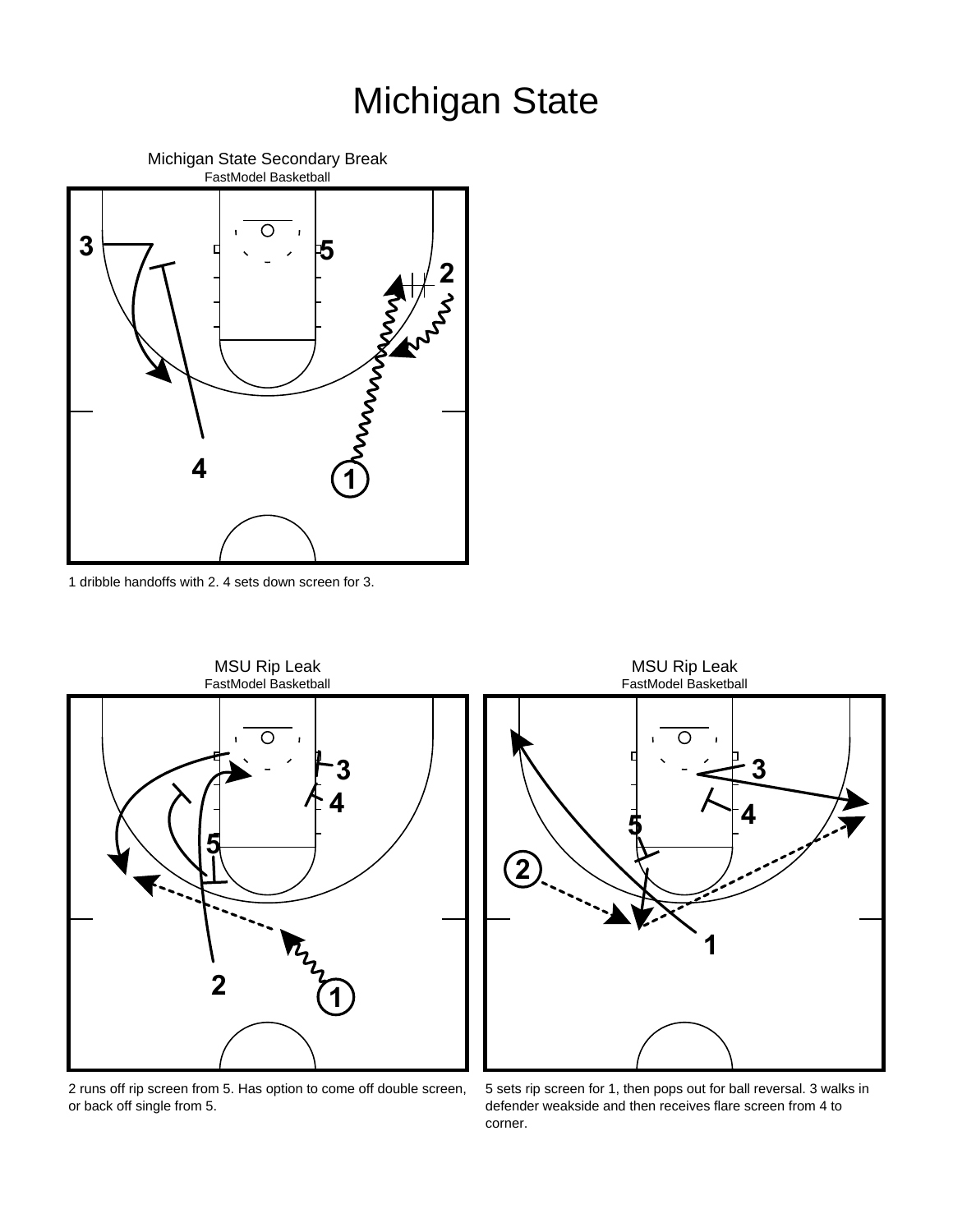

3 iverson cuts to the high post. 1 runs off 3 for handoff.



If 3 keeps the ball, 4 and 5 set a double screen for 2. As 2 catches, 4 shapes up and looks for basketball. 5 looks to pin in own man, either looking for deep seal or making driving lane available for 5.



Michigan State Over Under Play

3 makes wing entry to 1. 3 receives back/flare screen. As 3 is receiving screen, 2 is running the baseline receiving screen from 4.

FastModel Basketball Michigan State Over Under Play



As 1 passes to 2, 1 runs off flare screen... 2 dribbles out of the corner and 3 runs off baseline screen.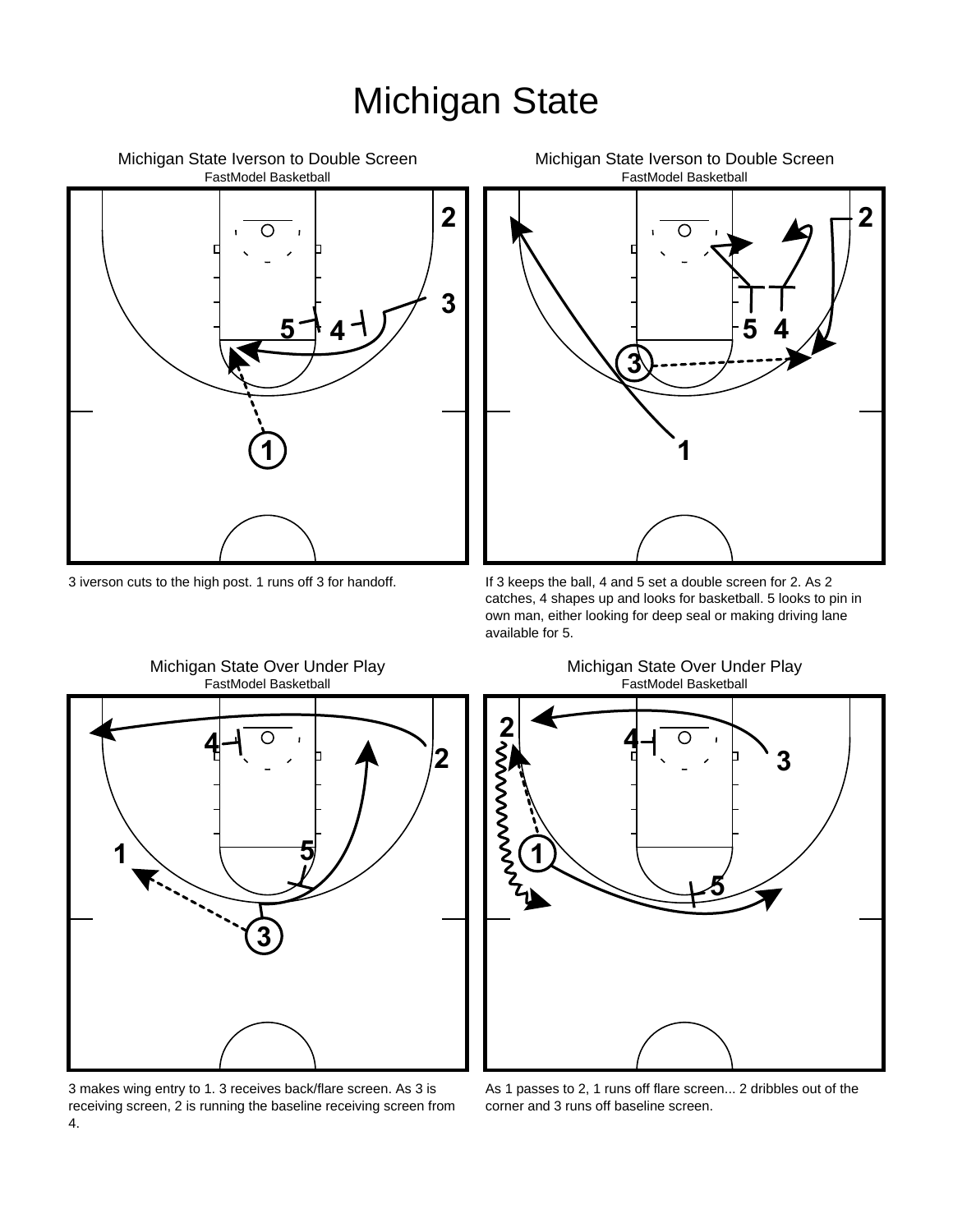

FastModel Basketball Michigan State Detroit Play 

passes to 2, 3 and 1 exchange.

 reverses the ball to 3. 4 and 5 set ball screens on both sides of 3. As 3 uses 4's ball screen, 5 dives to the rim, and 4 pops to space. After diving, 5 looks to deep seal his defender.



dribble handoffs with 4. 3 sets down screen fro 2 - 4 uses

handoff and passes to 2.

FastModel Basketball Michigan State Rip to Mid Screen Iso

FastModel Basketball Michigan State Rip to Mid Screen Iso



 sets rip screen for 4, 5 immediately sets high ball screen for 2... uses ball screen and passes to 1, 1 passes to the posting 4.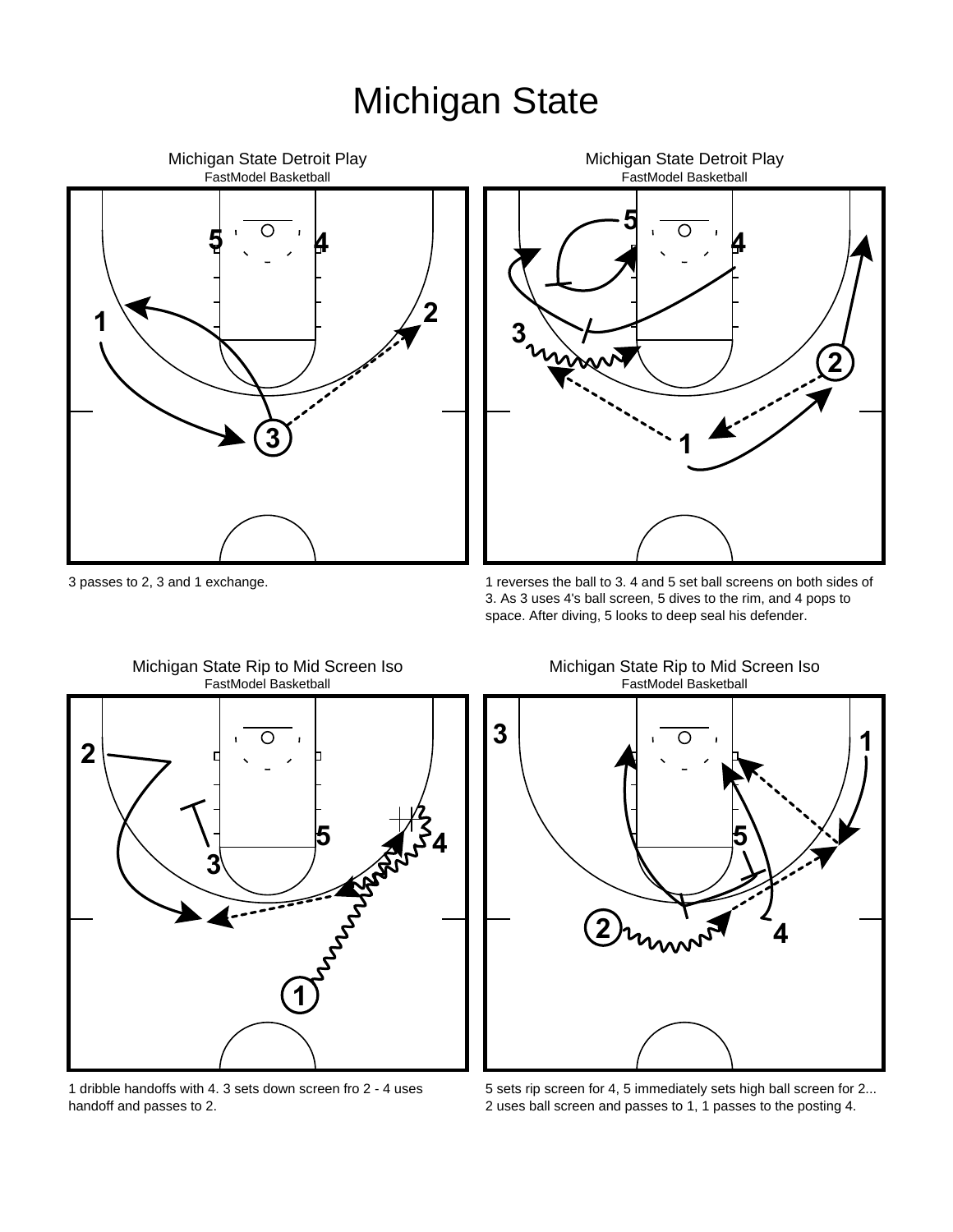

Timing is crucial - 5 looks for ball on shuffle cut, if he is not open he continues path and sets screen for 2.



After passing the ball to 1, 4 sets screen for 2 (third and final screen).



FastModel Basketball Michigan State Horns Shuffle Triple Stagger

2 penetrates and the other players off the ball space appropriately.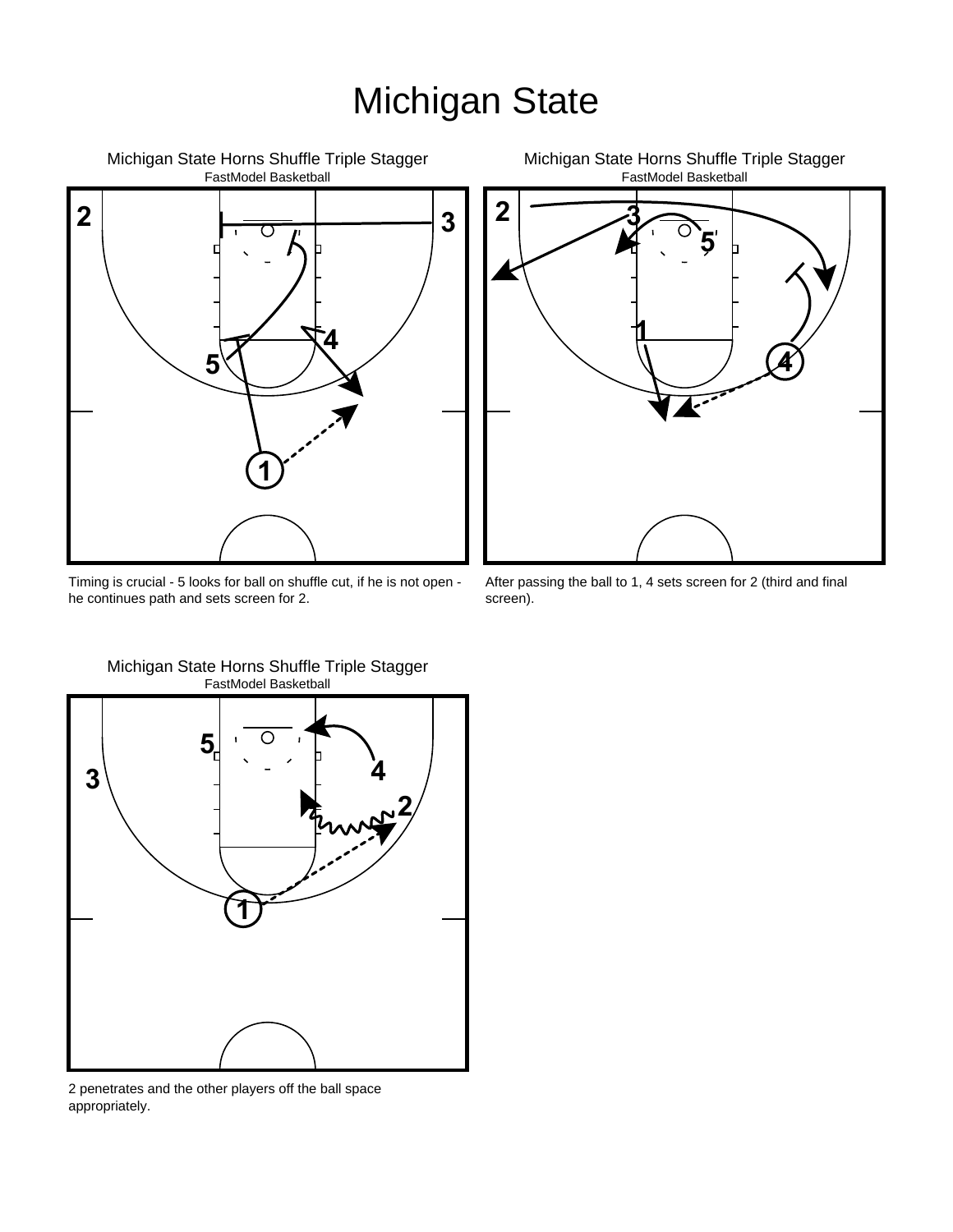



#### FastModel Basketball Spartan Clearout for Ball Screen



 gets a lob screen from 4. If the pass isn't there 1 clears sets a wing ball screen for 3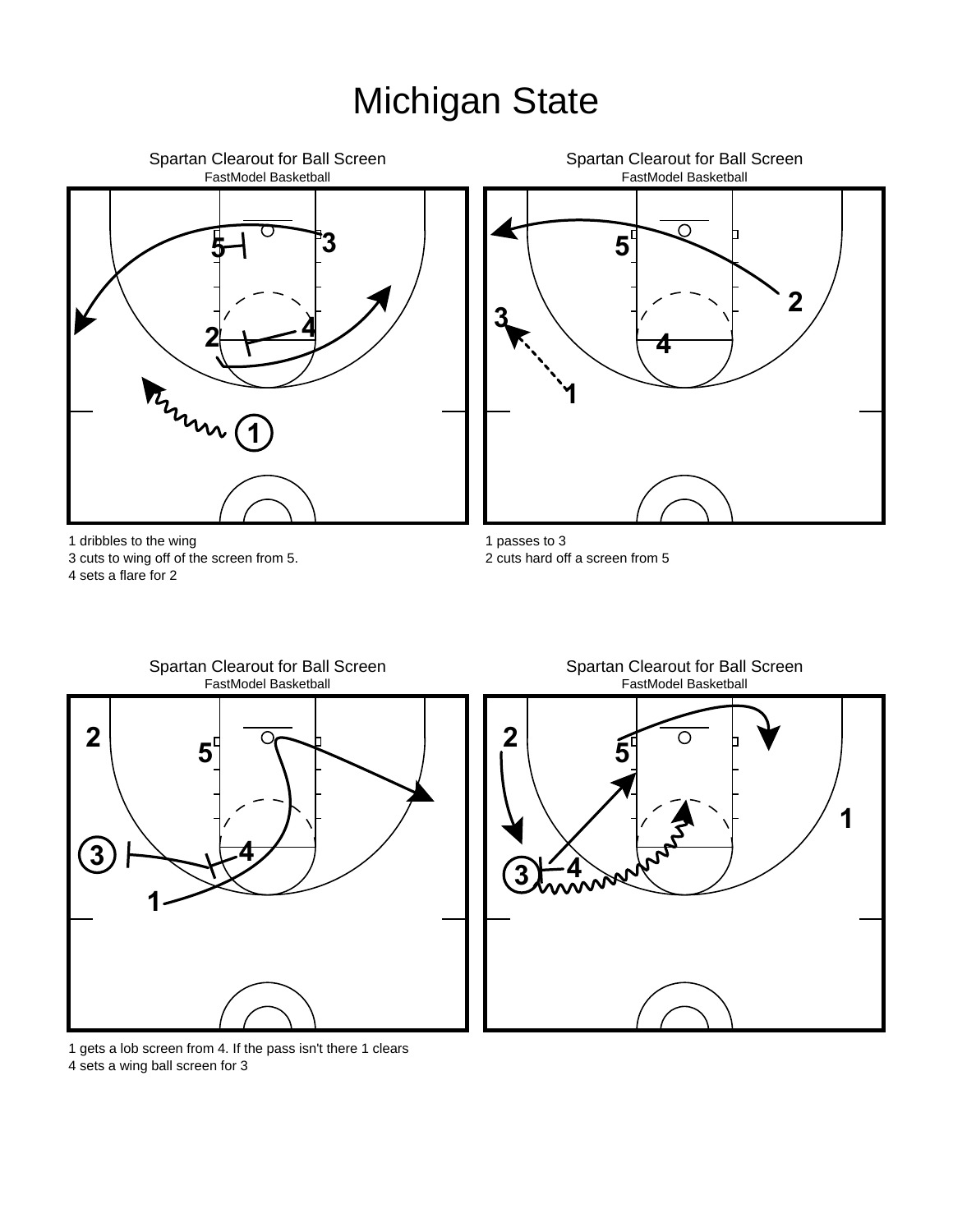

1 passes to 3, 1 replaces himself and 3 passes back.



3 and 2 run off 4 and 5's screens. 2 and 3 can reject screen if they wish ("bumping" screen).



"Chest" - Wings receive down screens from 4 and 5.

FastModel Basketball Michigan State "Chest Down"



On wing catch (2), 1 uses UCLA screen, 5 continues route to wing ball screen... As 1 continues to cut, he runs off double screen.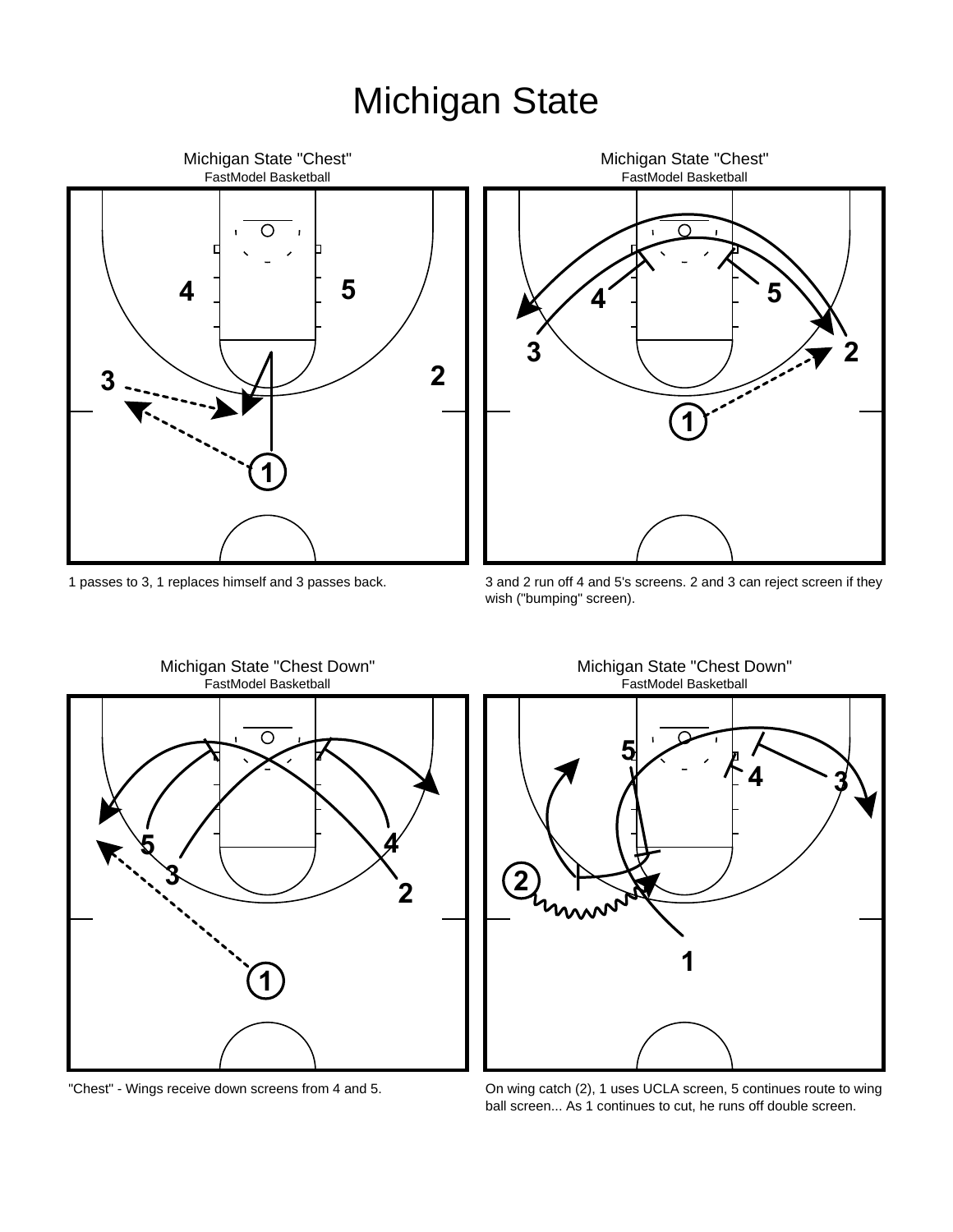

4 sprints into a high ball screen... 4 short rolls into the high post. 4 makes the read-If x4 steps up, 4 passes to 2 etc.



1 dribbles to the wing. 2 cuts to the basket, then curls off of the screen from 5.

4 screens down for 3 who cuts up to the wing.



Option 2: If the low defender stays on 4 after the screen.

2 passes to 3 for a shot.



If 1 cannot directly pass to the short roll by 4, 1 dribble handoffs to 3 (3 lifting out of the corner)... 3 passes to 4. 4 must make the read, if a defender steps up-he must make the right play.



Option 1: 1 passes to 2.

If the low defender on the opposite side follows 3 on the screen, 2 passes to 4.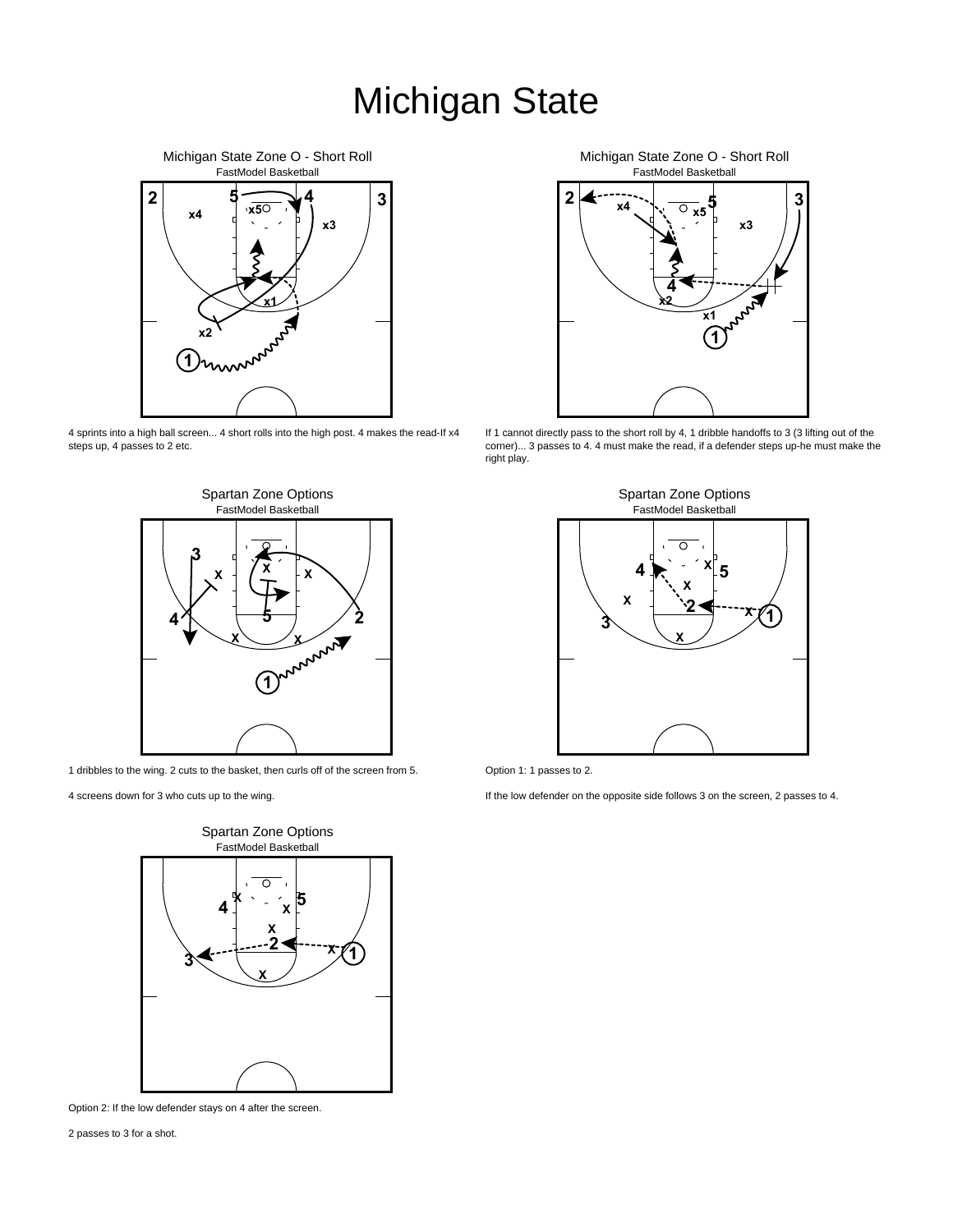



2 & 3 cross under the top 2 zone defenders and screen off the opposite guard on the inside. 5 screens x4 and 4 dives to the rim for a lob. 1 passes to 4.



FastModel Basketball NCAA Set: Zone Cross Lob

Key here is isolating x5 and drawing him towards 1 handling the ball to open up baseline for 4.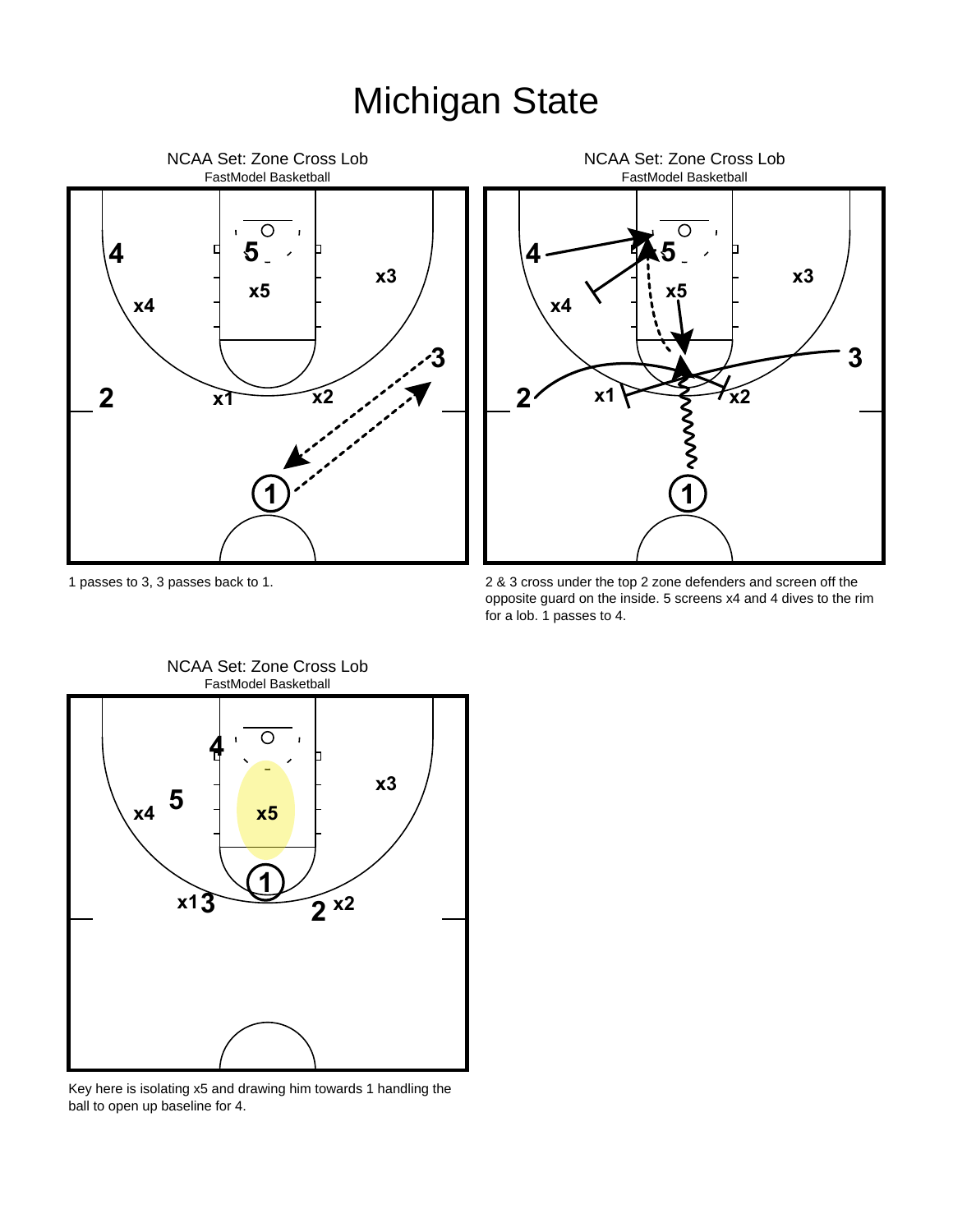# North Carolina



and 5 cross to the opposite wings

3cuts to the high post

clears outs

passes to 4



passes to 1

sets a back screen for 4

passes to 4 (option 1)



sets side p/r for 1. 2 sets backscreen for 5 and a lob look.



sets a screen for 5

passes to 5



If pass to 4 is not there, 5 sets down screen for 3

passes to 3 for the shot (Option 2)



 pops out for throwback. 5 seals for post up. 4 and 1 set stagger for 3. 2 can throw into post or hit 3 coming off stagger.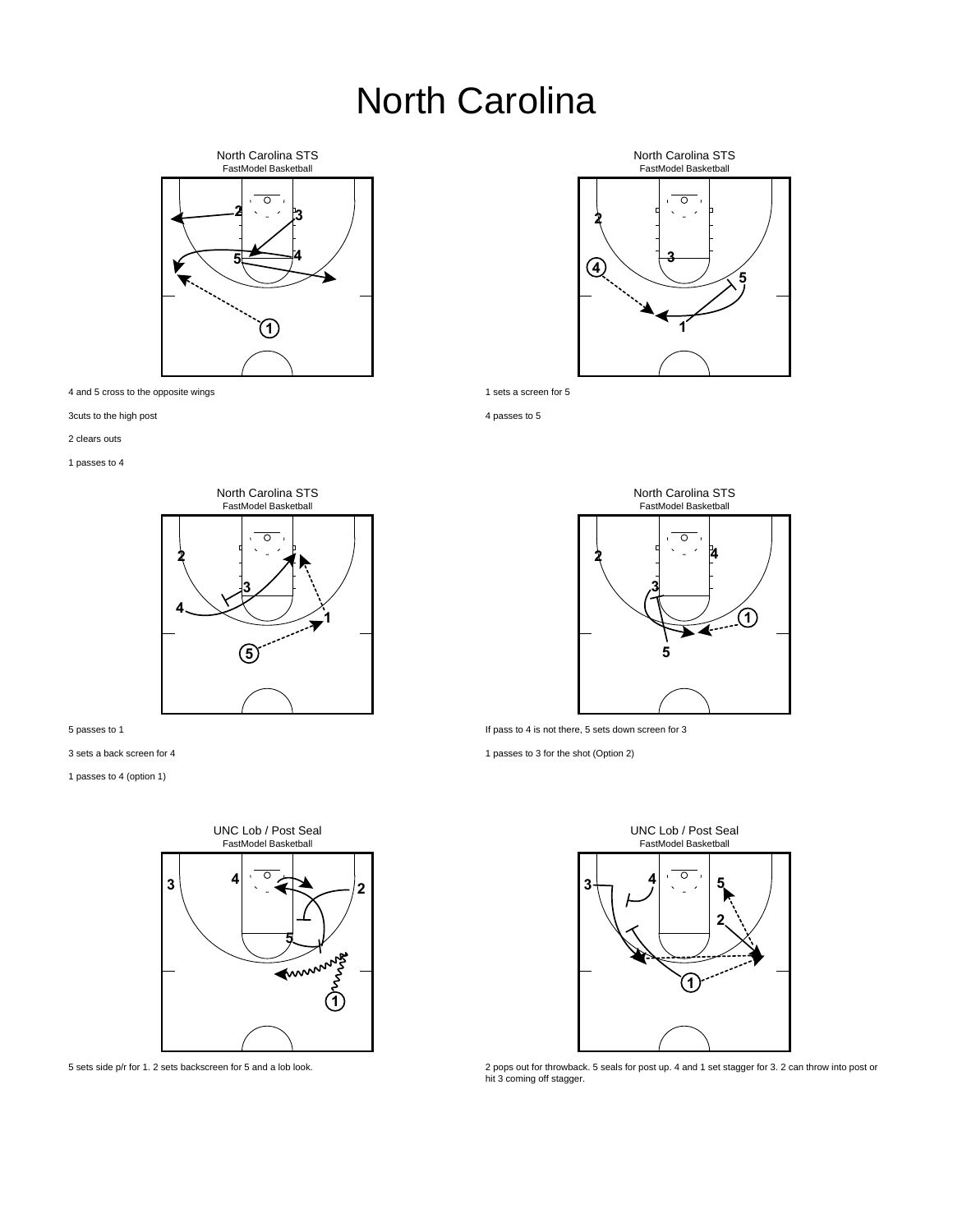#### **Oklahoma**



passes to 5 who reverses to 2. 1 clears through to ballside corner.



sets a down screen for 4 and 4 sprints up to set a ballscreen for 2.



 comes off ballscreen from 4, at the same time 5 sets a flare screen for 3 on who cuts to the corner, passes to 3 for an open 3 pointer.



Swing - swing to post 5.



As 5 works middle and occupies x4 on post help, 1 circles underneath and 4 sets flare screen for 3..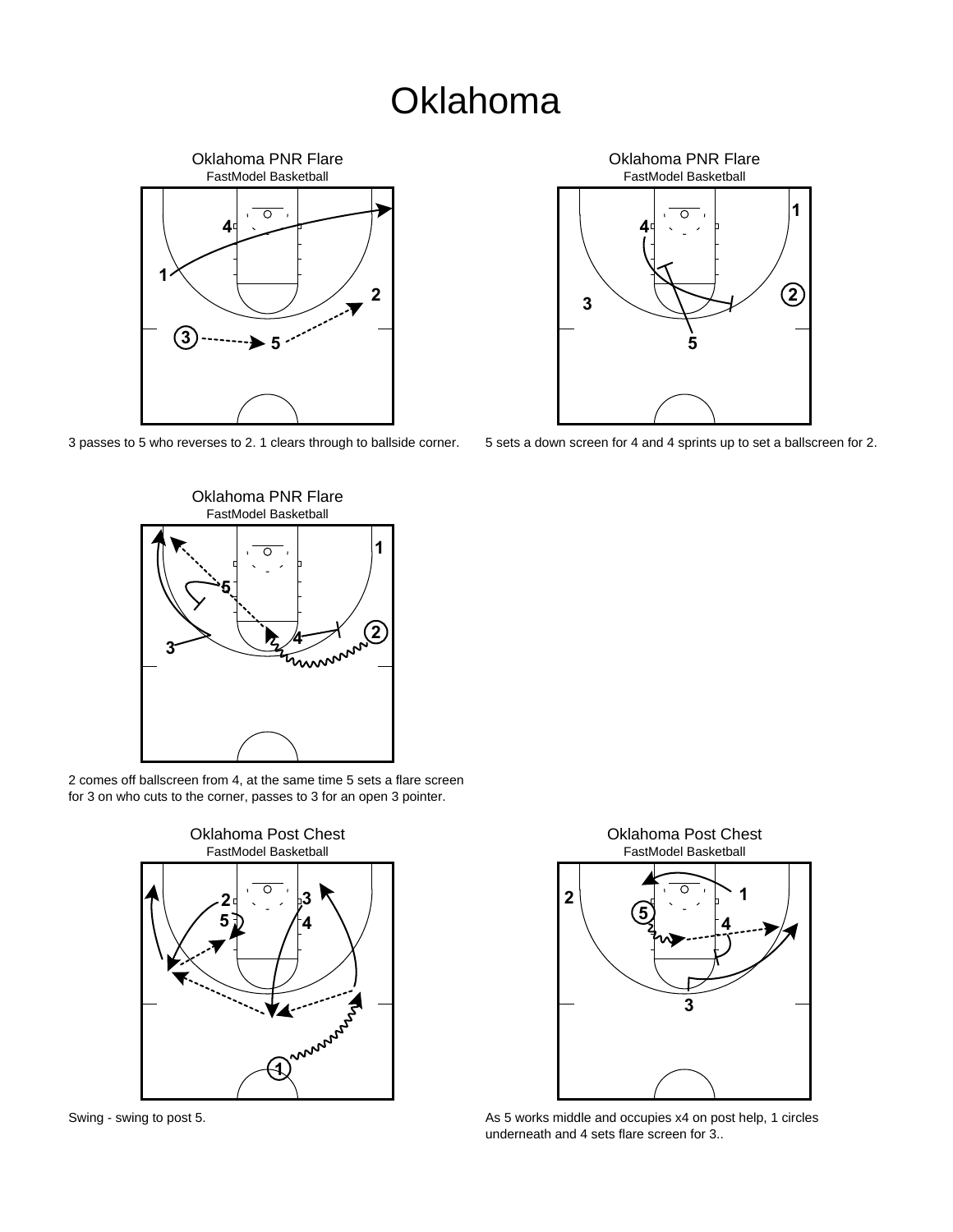#### UCLA



1 passes to 3 and then cuts to the strong side corner.



As 3 reverses the ball to 4, 3 receives rip screen from 5... As soon as 3 rubs shoulder to shoulder with 5, 5 sets first screen of stagger for 1. If 3 does not receive the ball going to the rip, he cuts to the block.



FastModel Basketball UCLA Rip Double Stagger



Immediately after setting first screen of stagger, 5 continues route and screens 3's man-4 follows and sets second screen.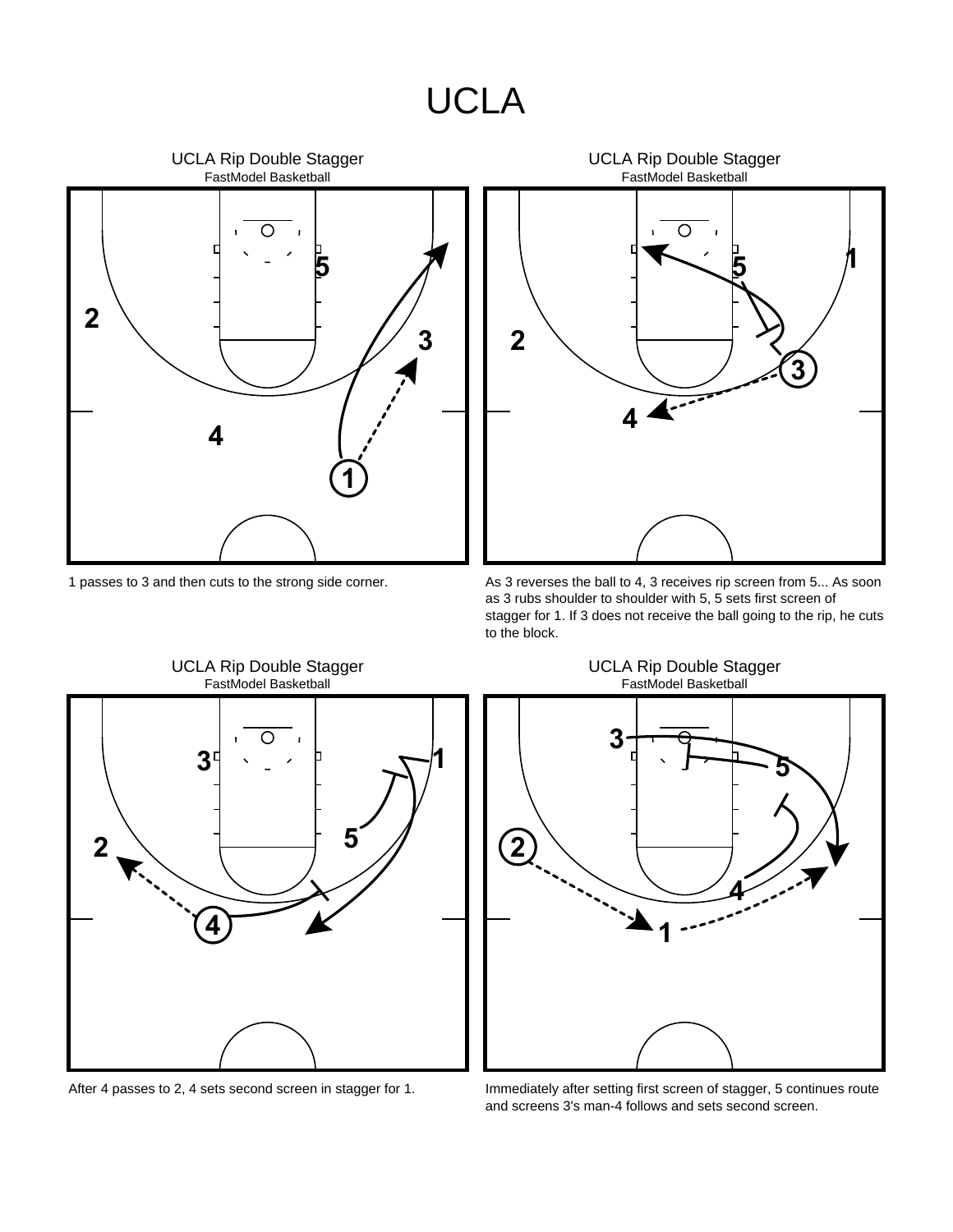#### UCLA



3 runs off a Zipper cut from the screen on 4.1 passes to 3.



Common action run out of this is a HI PNR from 5, 5 sprints like he is going to set a ballscreen and turns and sets a pindown screen for 2. 3 dribble at 2 and executes a DHO



2 tries to turn the corner and attack the basket. 1/3/4/5 space the floor and allow 2 to attack out of an Isolation set if the initial attack is covered.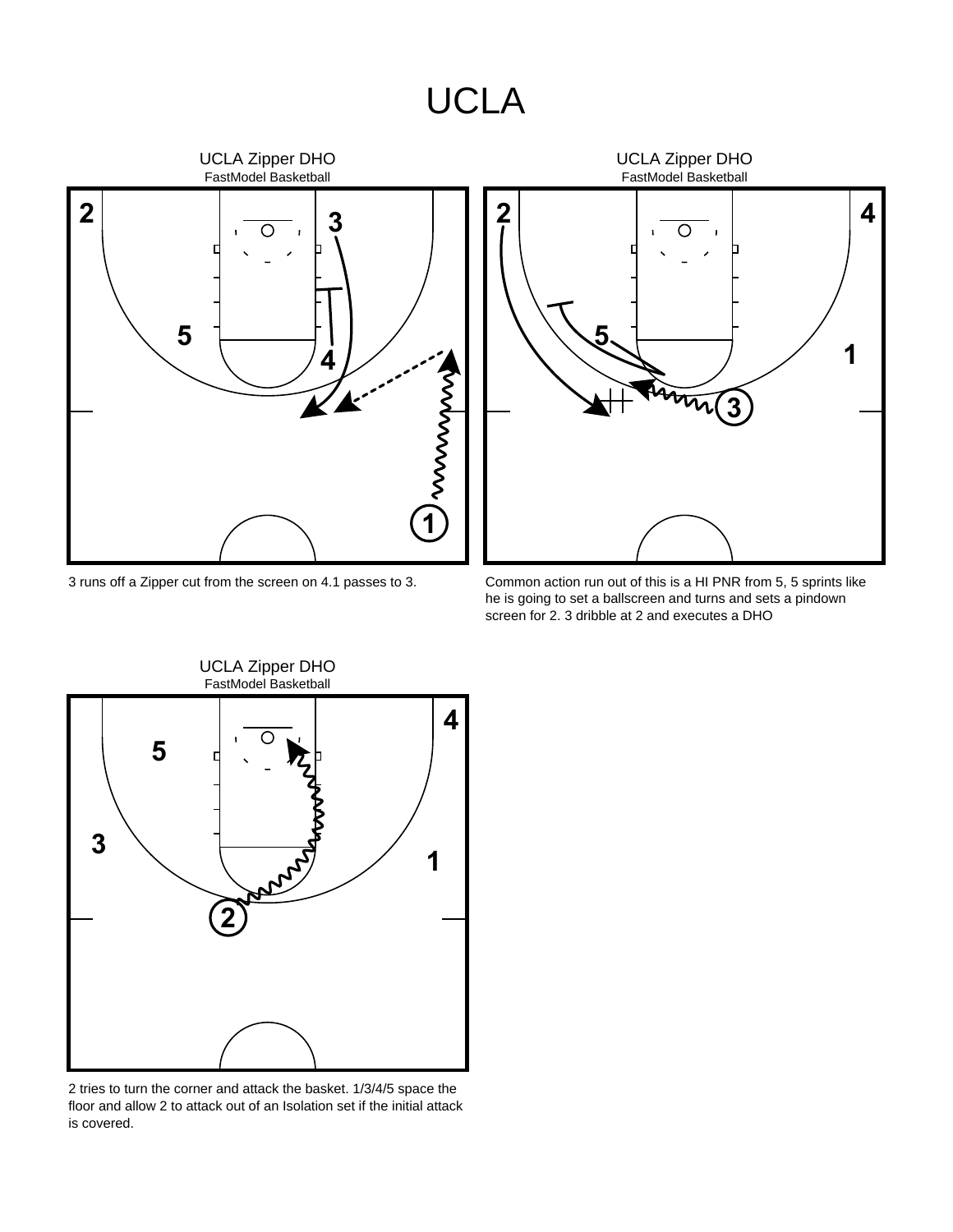#### UCLA



Play starts by 1 dribbling pushing 3... 3 zipper cuts.

As 3 is receiving the pass from 1, 5 sets screen for 2. 3 dribble handoffs with 2. 2 attacks the rim, 4 clears to the weak side.



1 hits 2 and UCLA cut off of 4. 1 sets diagonal rip for 5 to a post up. 4 sets down screen for 1 for STS action.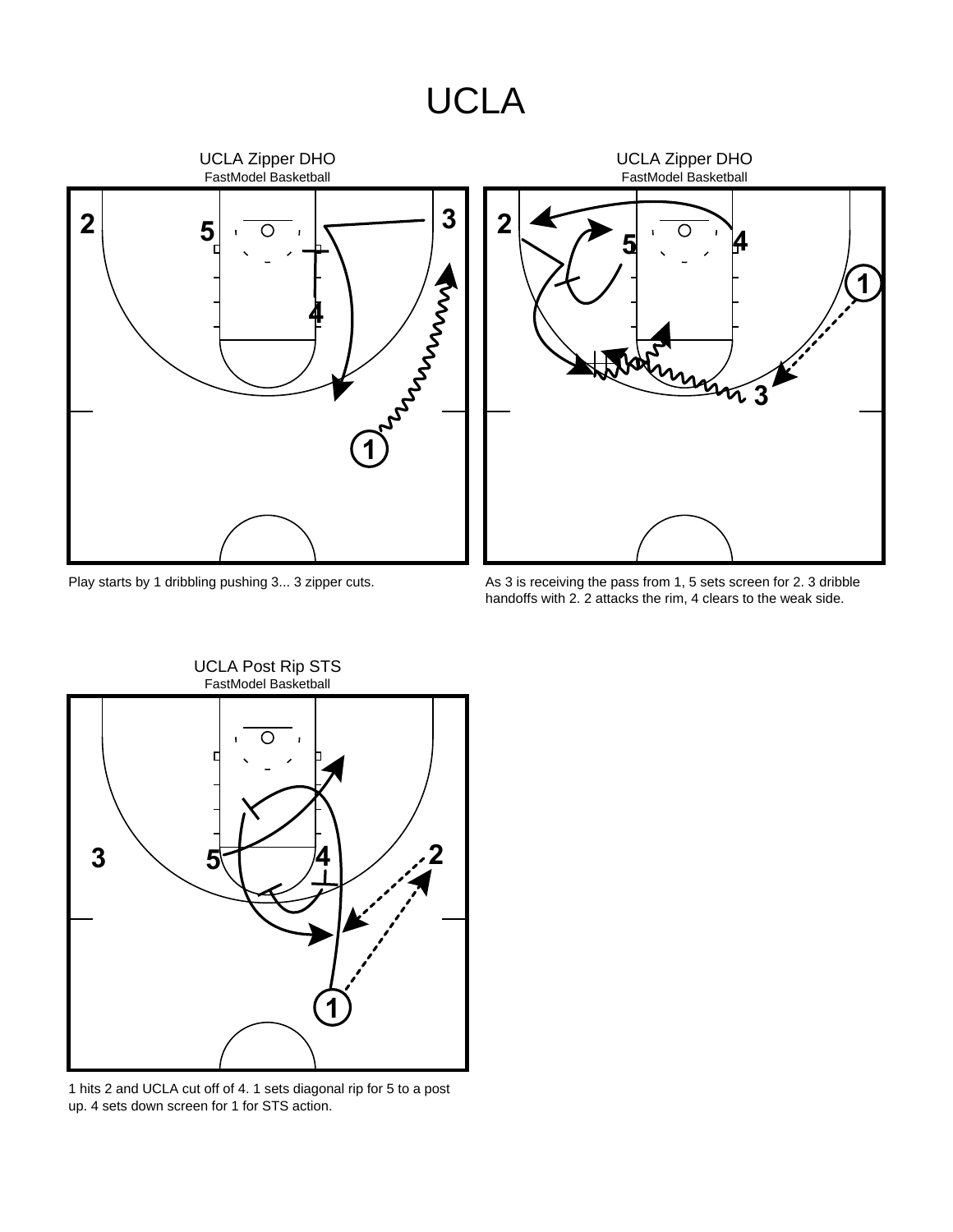# Utah



runs off baseline triple screen. 3 flashes high for reversal.



sets cross screen for 5, and then seals defender for duck in.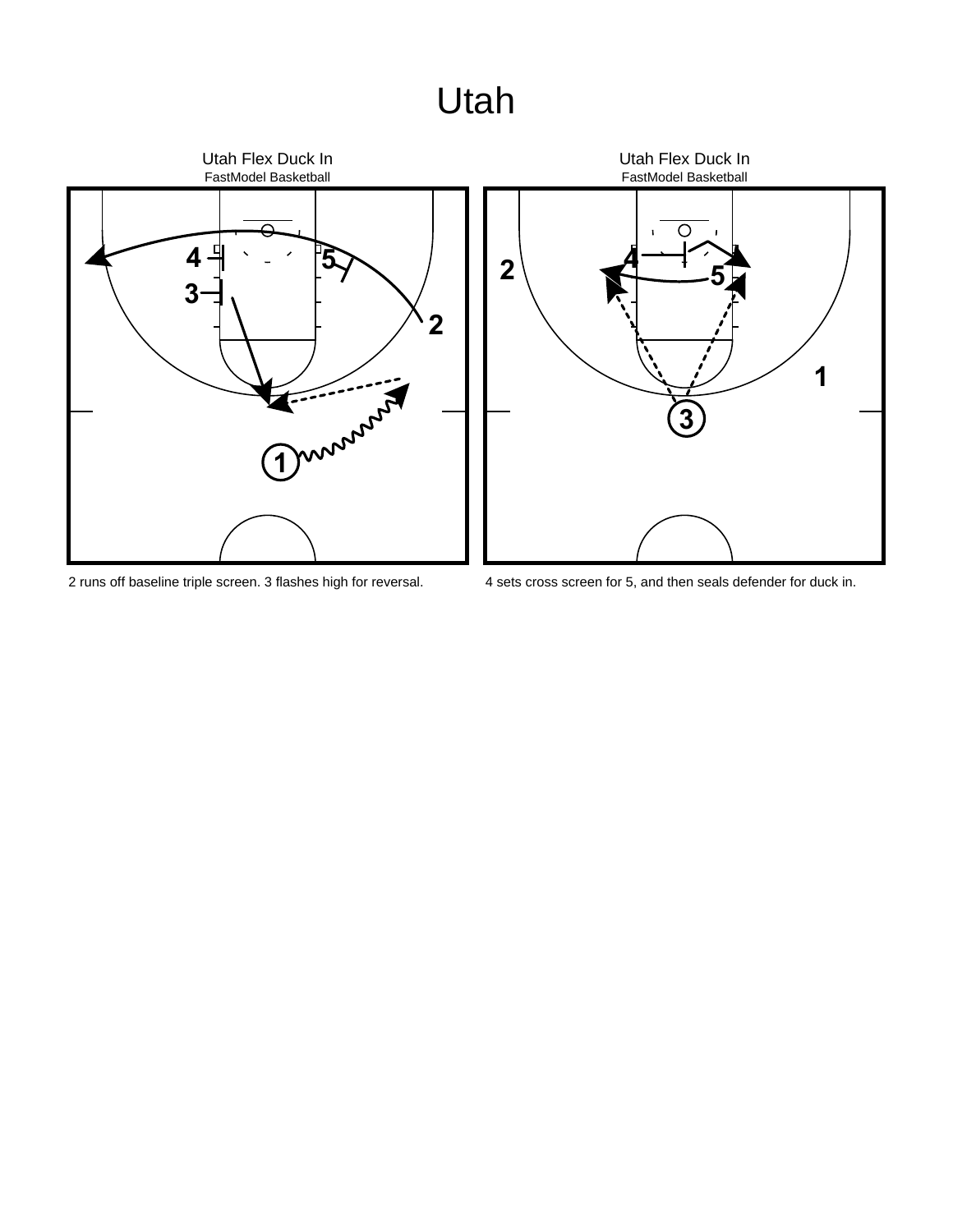# West Virginia





 cuts over the top of 5. 1st look is DHO between 5 and 4. 2nd option is 5 squares up defender for Iso drive. 3rd option is 4 and 3 play split game.

hits 5 and receives flare screen from 4.



 comes off DHO with 5 and drives hard middle. 5 rolls hard to the rim.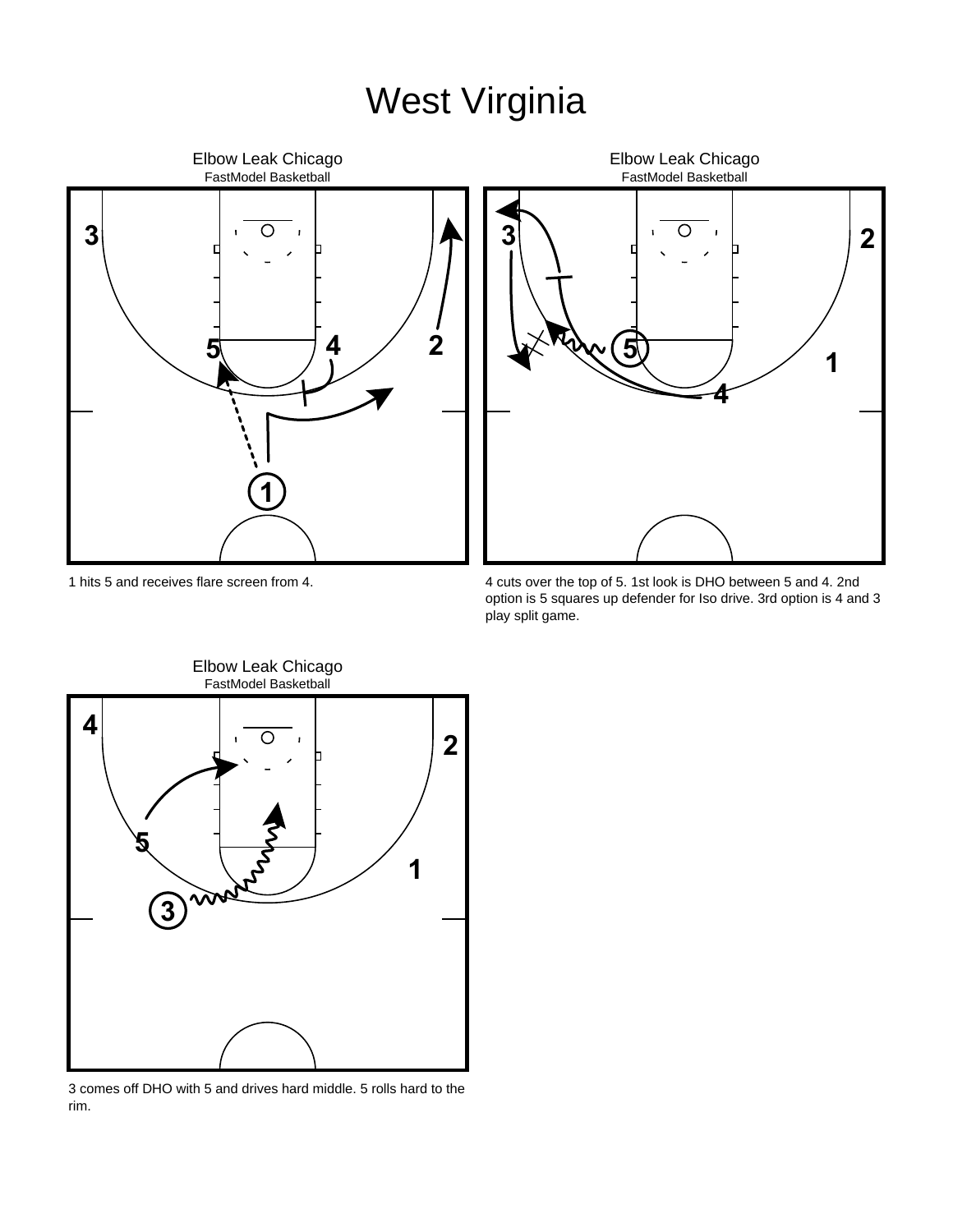#### Wichita State



1 hits 2. 3 clears to ball side corner. 4 sets rip screen for 1 for potential lob.



4 sets ballscreen for 2 and then continues into stagger with 5 for 3 man.



5 and 3 set double high ballscreen for 1. 2 and 4 in corners. 5 rolls

and 3 pops.

Stack Spread P/R ATO



x3 stays attached to 3 man. x4 can only stunt and recover to corner shooter, so x5 must stop penetration. x2 has to pull in to bump 5 man on roll, leaving throwback to 2 man in corner for a 3pt shot.

Stack Spread P/R ATO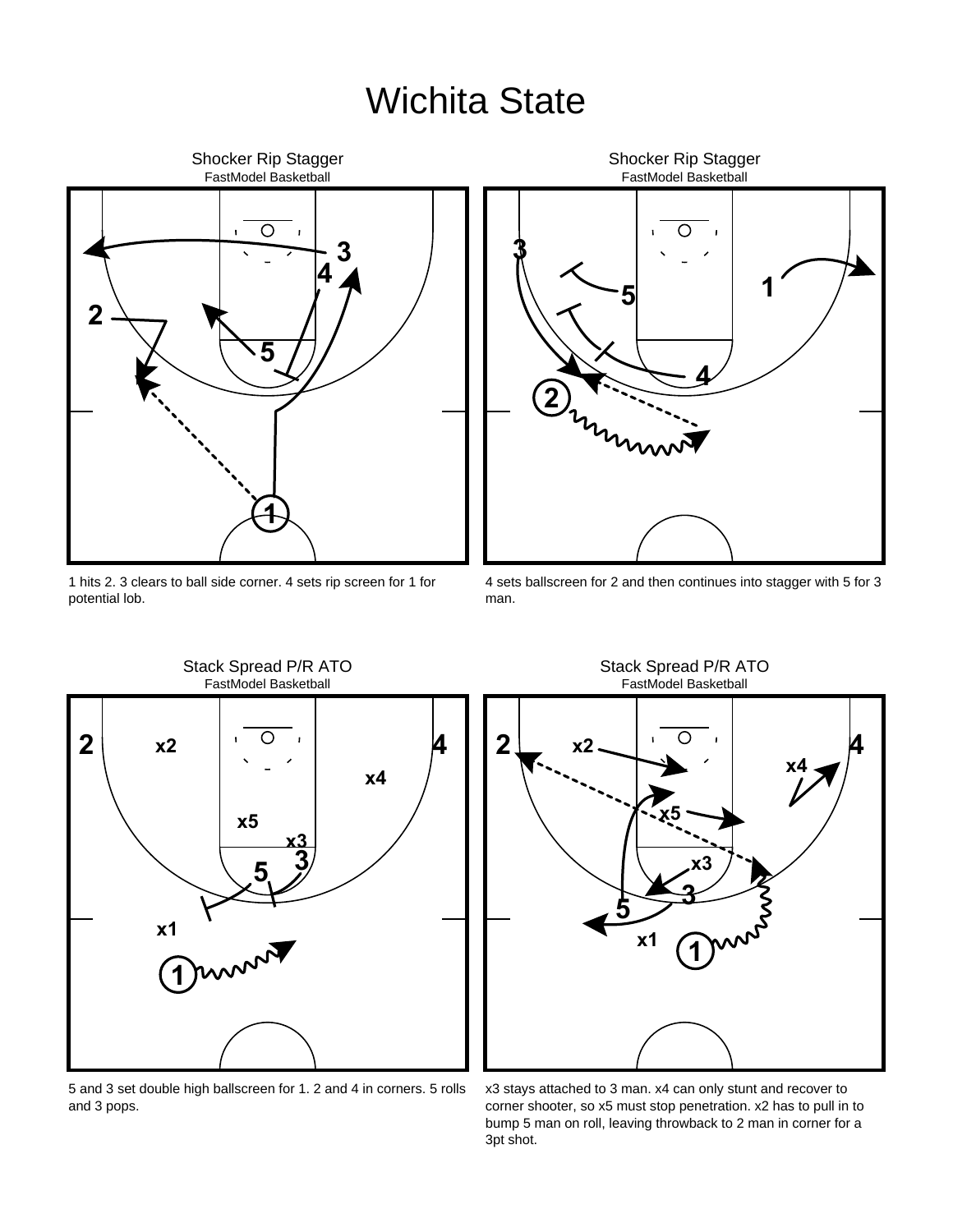# Wichita State



2 runs off double screen.



As 2 is rubbing shoulder to shoulder with 4, 3 is sprinting into screen for 4. Immediately as 4 rubs shoulder to shoulder with 3, 3 continues to run off screen from 5. After 5 screens 3's man, he looks to bury (post) his defender in the paint.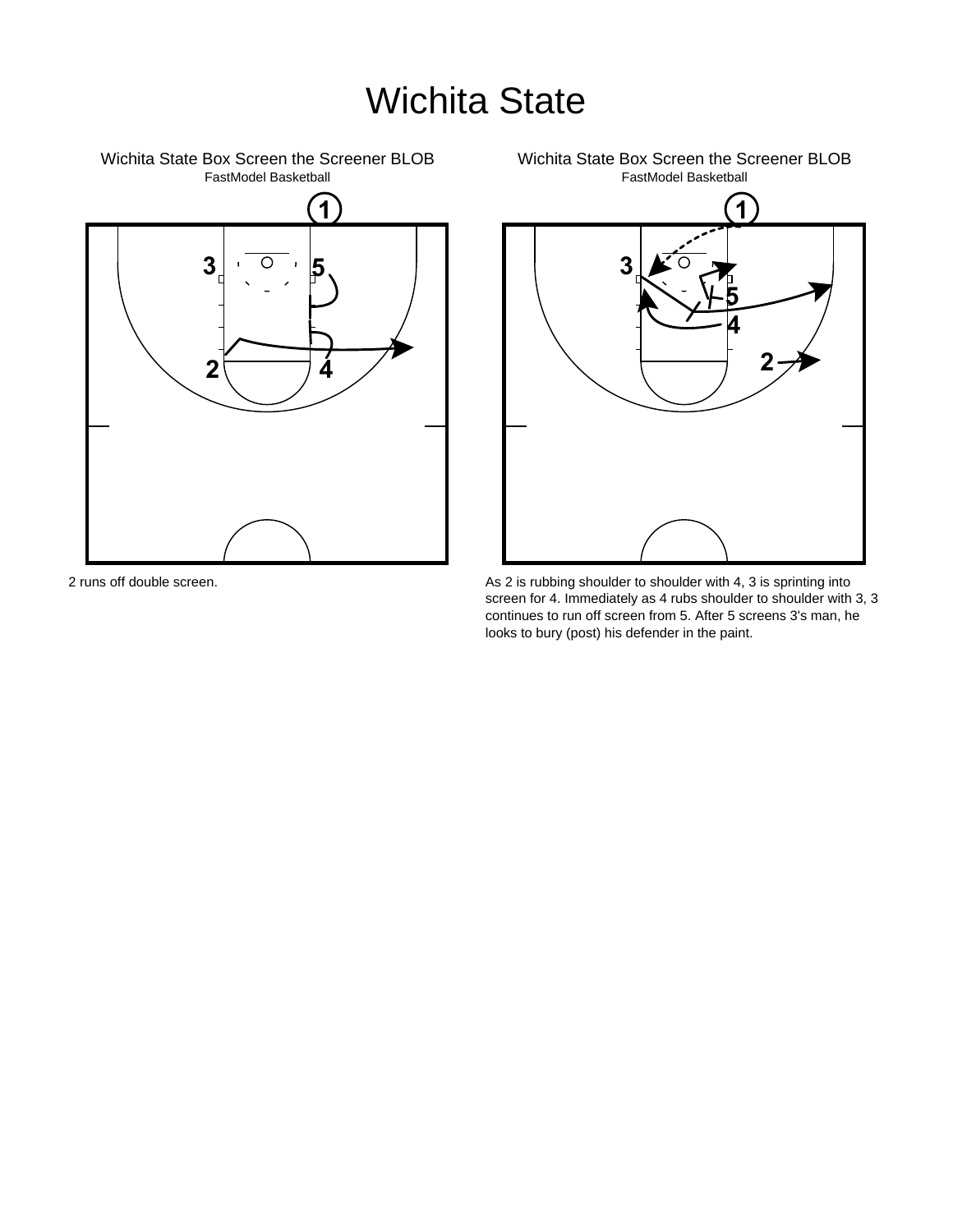#### Wisconsin



Initial set up features a ballside triangle. First Option is to enter the ball to 5

Players on top (slots) are positioned just wider than the lane line. Players on wing at free throw line extended



If 5 does not receive the entry he sets an "up screen" and 1 runs a UCLA cut.

1 takes the "path of least resistance" ballside or weakside of the screen.

After screening 5 separates the the perimeter





<sup>1</sup> steps out to set backscreen for 3, then looks for ball (flex & flash)



Rule: When the ball is passed from slot to wing, the weakside players execute an exchange

3 looks to enter to 5



3 passes to 5

Rule: When ball is passed from wing to slot, the weakside wing flare screens



4 has option of passing to 3 on flex cut, reversing to 2 or passing to 1 on the flash

Each pass triggers different rules! For example: 4 reverses to 2 and triggers the weakside exchange.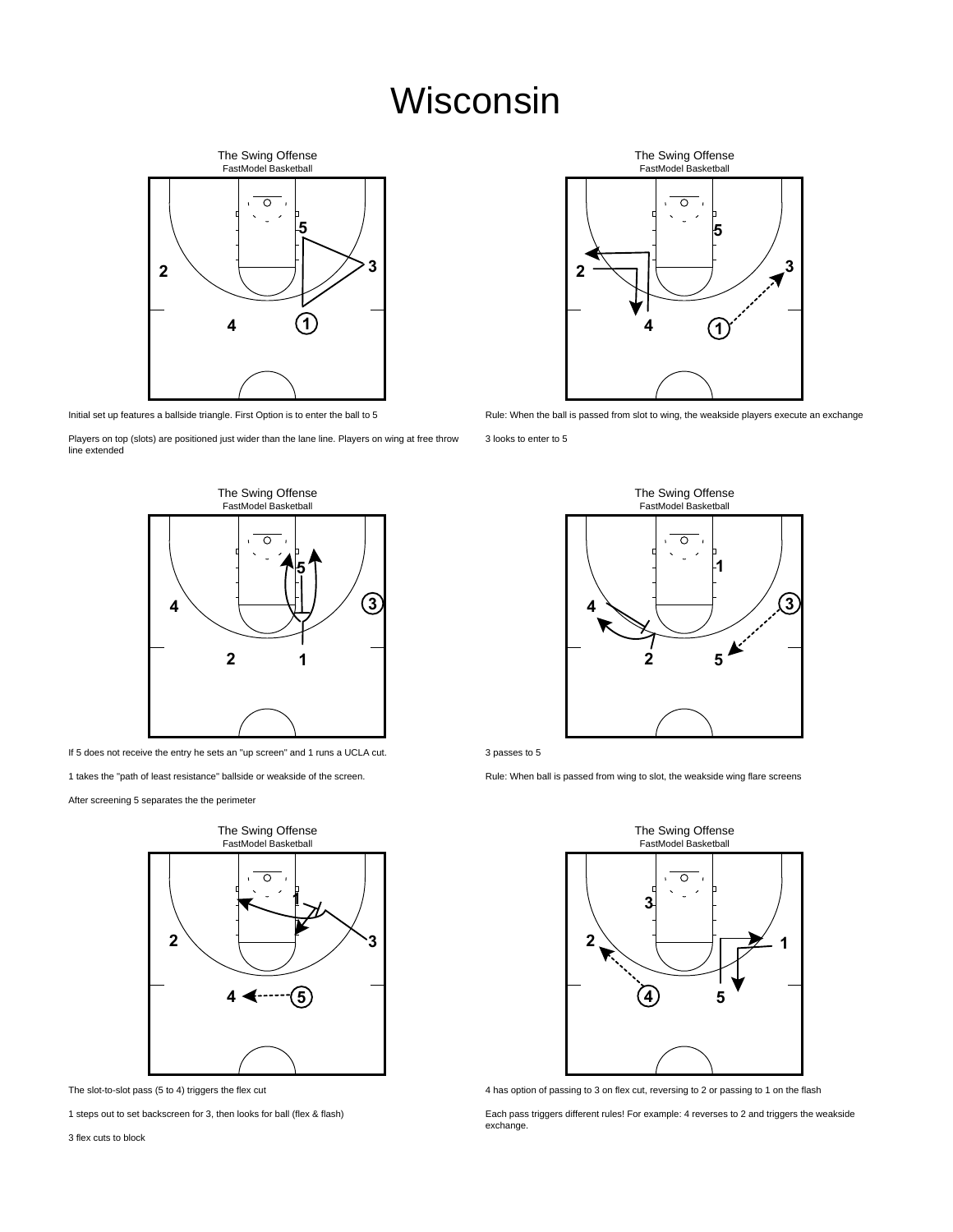#### Wisconsin



hits 2 and middle cuts. 1 turns out off pin down from 4.



 hits 1 off pin down and then screens away for 5. Shooting 5 looks for shot or drive.



Wisconsin UCLA Stagger Rip

 hit 3 and UCLA cut off of 5. 4 and 2 set double down screen for 1.

FastModel Basketball Wisconsin UCLA Stagger Rip



 sets side P/R for 3. 3 dribbles off screen and kicks ahead to one. 4 and 2 set stagger rip for 5 to post up.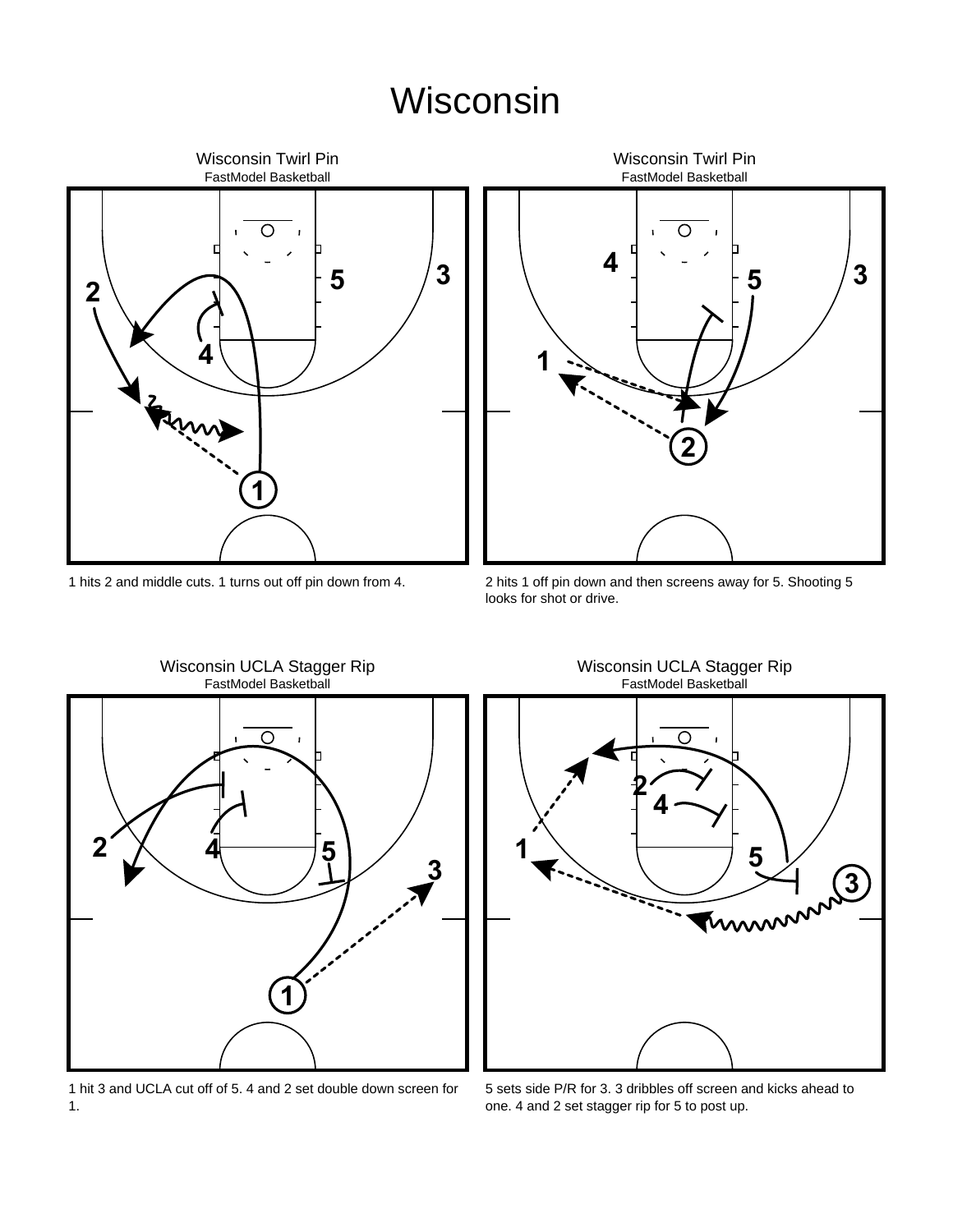#### Wisconsin



#2 Screens for #5 down the lane and to the block.

#3 is the release.

#4 slips the screen to the basket.

#5 sets out of the lane.